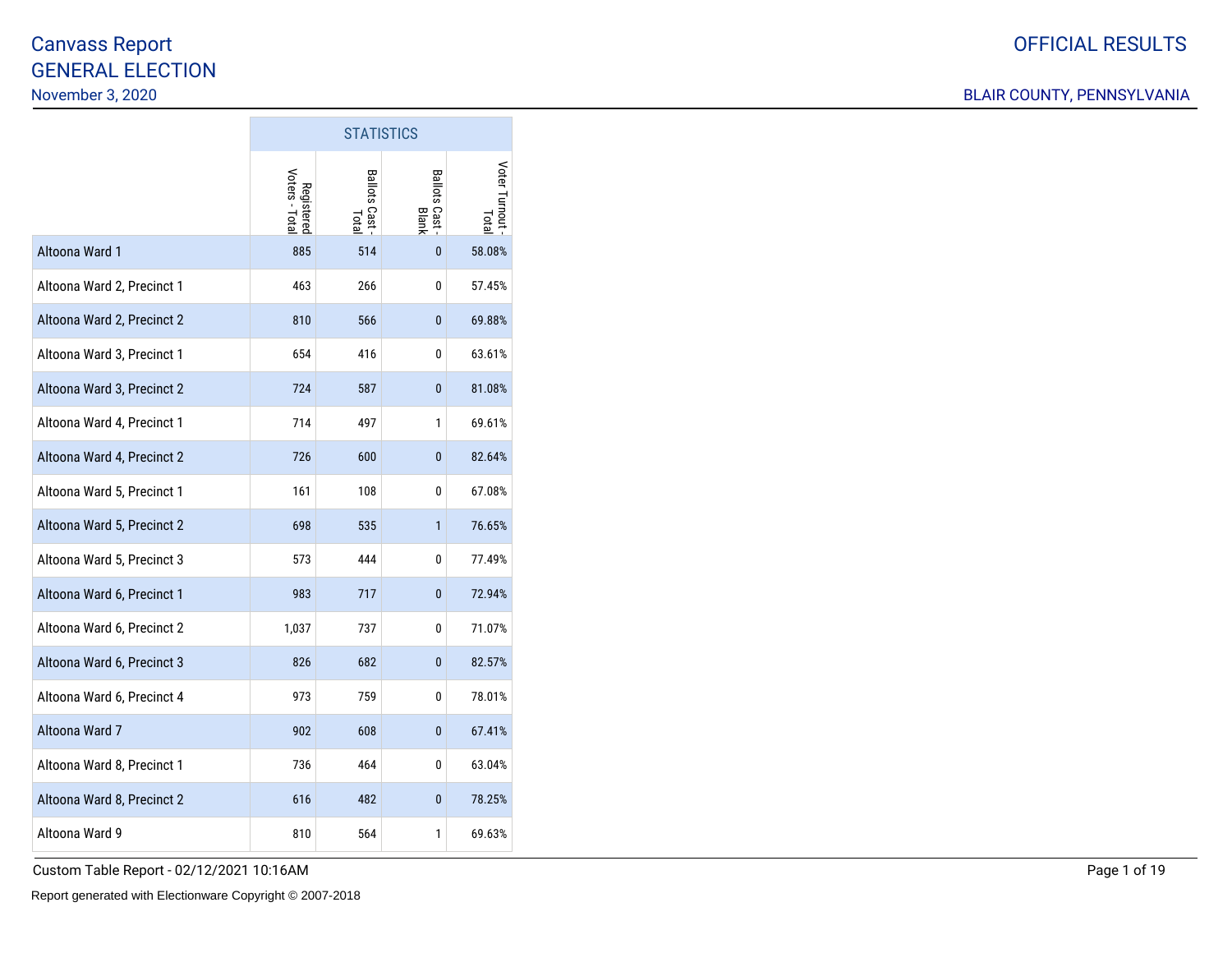### BLAIR COUNTY, PENNSYLVANIA

|                                | <b>STATISTICS</b>            |                       |                         |                       |  |  |  |  |  |  |
|--------------------------------|------------------------------|-----------------------|-------------------------|-----------------------|--|--|--|--|--|--|
|                                | Voters - Total<br>Registereo | Ballots Cast<br>Total | Ballots Cast -<br>Blank | Voter Turnout<br>Tota |  |  |  |  |  |  |
| Altoona Ward 10, Precinct 1    | 1,245                        | 891                   | $\bf{0}$                | 71.57%                |  |  |  |  |  |  |
| Altoona Ward 10, Precinct 2    | 1,048                        | 877                   | 0                       | 83.68%                |  |  |  |  |  |  |
| Altoona Ward 11, Precinct 1    | 1,260                        | 934                   | $\mathbf{1}$            | 74.13%                |  |  |  |  |  |  |
| Altoona Ward 11, Precinct 2    | 1,090                        | 883                   | 0                       | 81.01%                |  |  |  |  |  |  |
| Altoona Ward 12, Precinct 1    | 751                          | 546                   | 0                       | 72.7%                 |  |  |  |  |  |  |
| Altoona Ward 12, Precinct 2    | 503                          | 397                   | 0                       | 78.93%                |  |  |  |  |  |  |
| Altoona Ward 12, Precinct 3    | 468                          | 379                   | $\mathbf{1}$            | 80.98%                |  |  |  |  |  |  |
| Altoona Ward 12, Precinct 4    | 650                          | 551                   | 0                       | 84.77%                |  |  |  |  |  |  |
| Altoona Ward 13, Precinct 1    | 1,113                        | 865                   | $\mathbf{1}$            | 77.72%                |  |  |  |  |  |  |
| Altoona Ward 13, Precinct 2    | 775                          | 577                   | 0                       | 74.45%                |  |  |  |  |  |  |
| Altoona Ward 13, Precinct 3    | 716                          | 539                   | 0                       | 75.28%                |  |  |  |  |  |  |
| Altoona Ward 13, Precinct 4    | 667                          | 382                   | 1                       | 57.27%                |  |  |  |  |  |  |
| Altoona Ward 14, Precinct 1    | 1,084                        | 923                   | 1                       | 85.15%                |  |  |  |  |  |  |
| Altoona Ward 14, Precinct 2    | 1,164                        | 933                   | 0                       | 80.15%                |  |  |  |  |  |  |
| Altoona Ward 14, Precinct 3    | 1,065                        | 866                   | 0                       | 81.31%                |  |  |  |  |  |  |
| Allegheny Township, District 1 | 1,700                        | 1,354                 | 0                       | 79.65%                |  |  |  |  |  |  |
| Allegheny Township, District 2 | 1,731                        | 1,329                 | 1                       | 76.78%                |  |  |  |  |  |  |
| Allegheny Township, District 3 | 322                          | 233                   | 0                       | 72.36%                |  |  |  |  |  |  |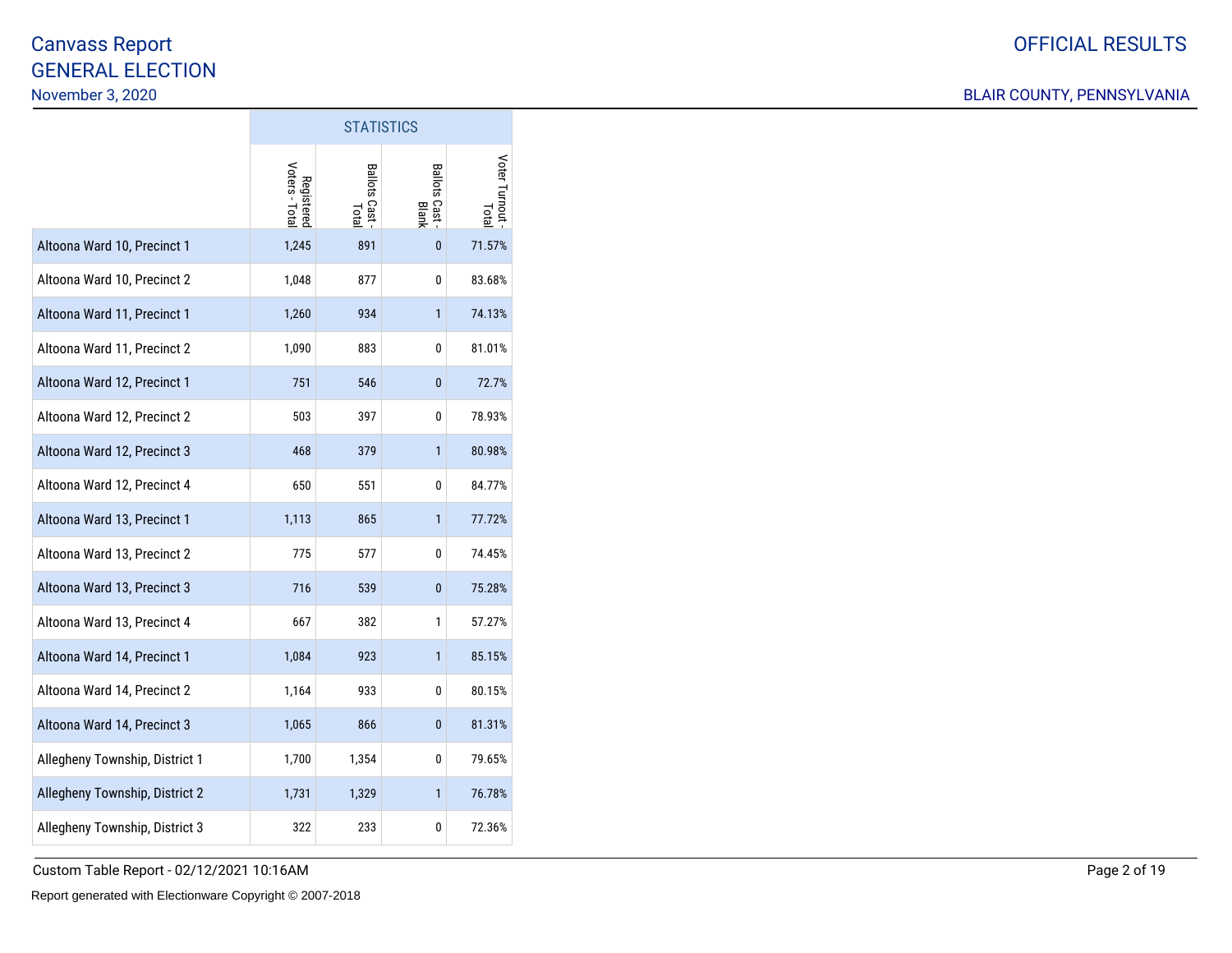### BLAIR COUNTY, PENNSYLVANIA

|                                   | <b>STATISTICS</b>            |                         |                       |                        |  |  |  |  |  |  |
|-----------------------------------|------------------------------|-------------------------|-----------------------|------------------------|--|--|--|--|--|--|
|                                   | Voters - Total<br>Registered | Ballots Cast -<br>Total | Ballots Cast<br>Blank | Voter Turnout<br>Total |  |  |  |  |  |  |
| Allegheny Township, District 4    | 733                          | 598                     | $\mathbf{0}$          | 81.58%                 |  |  |  |  |  |  |
| Antis Township, District 1        | 1,918                        | 1,470                   | 0                     | 76.64%                 |  |  |  |  |  |  |
| Antis Township, District 2        | 1,184                        | 1,022                   | 0                     | 86.32%                 |  |  |  |  |  |  |
| Antis Township, District 3        | 1,425                        | 1,171                   | 0                     | 82.18%                 |  |  |  |  |  |  |
| <b>Bellwood Borough</b>           | 1,203                        | 995                     | 0                     | 82.71%                 |  |  |  |  |  |  |
| <b>Blair Township, District 1</b> | 1,148                        | 964                     | 0                     | 83.97%                 |  |  |  |  |  |  |
| <b>Blair Township, District 2</b> | 1,289                        | 1,073                   | 0                     | 83.24%                 |  |  |  |  |  |  |
| <b>Blair Township, District 3</b> | 1,001                        | 851                     | 0                     | 85.01%                 |  |  |  |  |  |  |
| <b>Catharine Township</b>         | 497                          | 425                     | $\mathbf{0}$          | 85.51%                 |  |  |  |  |  |  |
| Duncansville Borough              | 878                          | 704                     | 0                     | 80.18%                 |  |  |  |  |  |  |
| Frankstown Twp, District 1        | 1,206                        | 1,035                   | 1                     | 85.82%                 |  |  |  |  |  |  |
| Frankstown Twp, District 2        | 1,039                        | 896                     | 1                     | 86.24%                 |  |  |  |  |  |  |
| Frankstown Twp, District 3        | 1,244                        | 1,072                   | 3                     | 86.17%                 |  |  |  |  |  |  |
| Frankstown Twp, District 4        | 1,023                        | 818                     | 0                     | 79.96%                 |  |  |  |  |  |  |
| Frankstown Twp, District 5        | 1,340                        | 1,163                   | $\mathbf{1}$          | 86.79%                 |  |  |  |  |  |  |
| Freedom Twp, District 1           | 692                          | 620                     | 0                     | 89.6%                  |  |  |  |  |  |  |
| Freedom Twp, District 2           | 1,405                        | 1,132                   | 0                     | 80.57%                 |  |  |  |  |  |  |
| Greenfield Twp, District 1        | 991                          | 774                     | 0                     | 78.1%                  |  |  |  |  |  |  |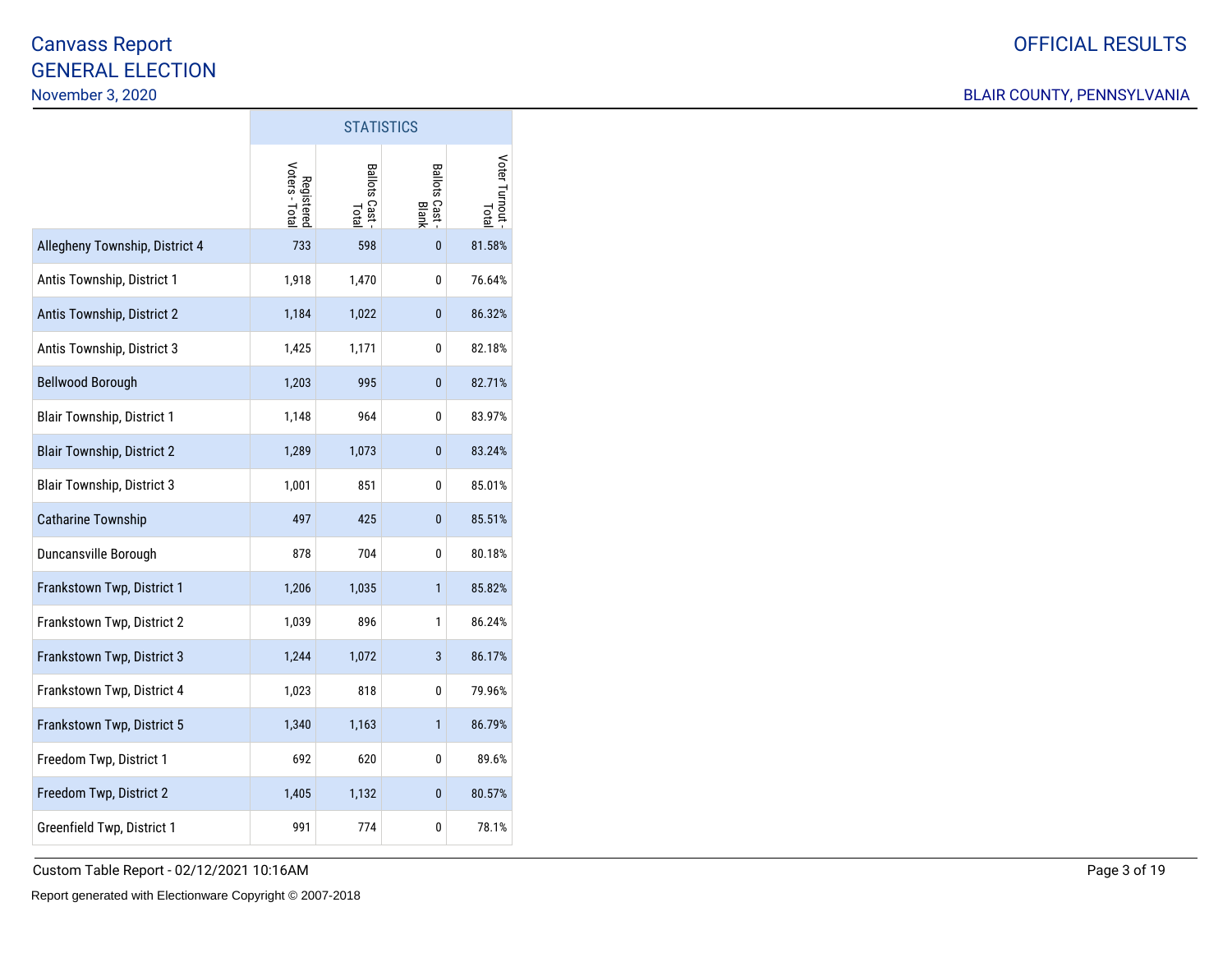|                            | <b>STATISTICS</b>            |                         |                            |                        |  |  |  |  |  |  |
|----------------------------|------------------------------|-------------------------|----------------------------|------------------------|--|--|--|--|--|--|
|                            | Registered<br>Voters - Total | Ballots Cast -<br>Total | Ballots Cast<br>Blots Cast | Voter Turnout<br>Total |  |  |  |  |  |  |
| Greenfield Twp, District 2 | 120                          | 102                     | $\mathbf{0}$               | 85%                    |  |  |  |  |  |  |
| Greenfield Twp, District 3 | 1,158                        | 918                     | 0                          | 79.27%                 |  |  |  |  |  |  |
| Hollidaysburg Boro, Ward 1 | 408                          | 295                     | 0                          | 72.3%                  |  |  |  |  |  |  |
| Hollidaysburg Boro, Ward 2 | 566                          | 458                     | 0                          | 80.92%                 |  |  |  |  |  |  |
| Hollidaysburg Boro, Ward 3 | 615                          | 460                     | $\mathbf{1}$               | 74.8%                  |  |  |  |  |  |  |
| Hollidaysburg Boro, Ward 4 | 666                          | 535                     | 0                          | 80.33%                 |  |  |  |  |  |  |
| Hollidaysburg Boro, Ward 5 | 536                          | 435                     | 0                          | 81.16%                 |  |  |  |  |  |  |
| Hollidaysburg Boro, Ward 6 | 544                          | 434                     | 0                          | 79.78%                 |  |  |  |  |  |  |
| Hollidaysburg Boro, Ward 7 | 483                          | 390                     | 0                          | 80.75%                 |  |  |  |  |  |  |
| <b>Huston Township</b>     | 777                          | 684                     | 0                          | 88.03%                 |  |  |  |  |  |  |
| Juniata Township           | 721                          | 602                     | 0                          | 83.5%                  |  |  |  |  |  |  |
| Logan Twp, District 1      | 1,333                        | 1,100                   | 0                          | 82.52%                 |  |  |  |  |  |  |
| Logan Twp, District 2      | 1,620                        | 1,278                   | 0                          | 78.89%                 |  |  |  |  |  |  |
| Logan Twp, District 3      | 820                          | 668                     | 0                          | 81.46%                 |  |  |  |  |  |  |
| Logan Twp, District 4      | 1,193                        | 975                     | 1                          | 81.73%                 |  |  |  |  |  |  |
| Logan Twp, District 5      | 1,185                        | 1,016                   | 0                          | 85.74%                 |  |  |  |  |  |  |
| Logan Twp, District 6      | 1,679                        | 1,307                   | 1                          | 77.84%                 |  |  |  |  |  |  |
| Logan Twp, District 7      | 572                          | 479                     | 0                          | 83.74%                 |  |  |  |  |  |  |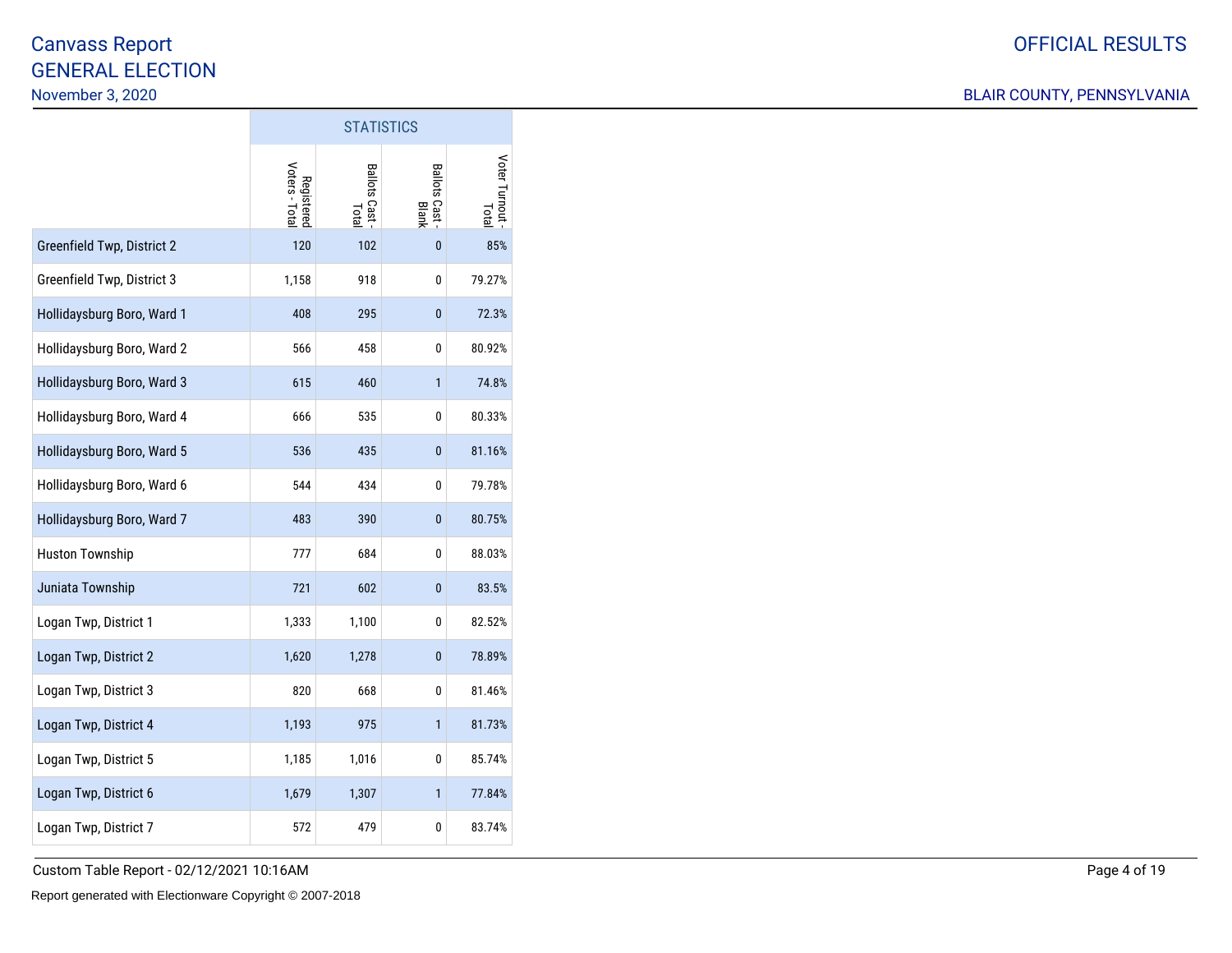### BLAIR COUNTY, PENNSYLVANIA

|                              | <b>STATISTICS</b>            |                         |                              |                       |  |  |  |  |  |  |  |  |
|------------------------------|------------------------------|-------------------------|------------------------------|-----------------------|--|--|--|--|--|--|--|--|
|                              | Voters - Total<br>Registered | Ballots Cast -<br>Total | <b>Ballots Cast</b><br>Blank | Voter Turnout<br>Tota |  |  |  |  |  |  |  |  |
| Martinsburg Boro, District 1 | 561                          | 480                     | 0                            | 85.56%                |  |  |  |  |  |  |  |  |
| Martinsburg Boro, District 2 | 712                          | 593                     | 0                            | 83.29%                |  |  |  |  |  |  |  |  |
| Newry Borough                | 139                          | 112                     | 0                            | 80.58%                |  |  |  |  |  |  |  |  |
| North Woodbury Township      | 1,681                        | 1,403                   | 0                            | 83.46%                |  |  |  |  |  |  |  |  |
| Roaring Spring Boro 1        | 394                          | 301                     | 0                            | 76.4%                 |  |  |  |  |  |  |  |  |
| Roaring Spring Boro 2        | 610                          | 521                     | 1                            | 85.41%                |  |  |  |  |  |  |  |  |
| Roaring Spring Boro 3        | 498                          | 428                     | $\overline{2}$               | 85.94%                |  |  |  |  |  |  |  |  |
| Snyder Twp, District 1       | 895                          | 729                     | 1                            | 81.45%                |  |  |  |  |  |  |  |  |
| Snyder Twp, District 2       | 1,311                        | 1,087                   | 0                            | 82.91%                |  |  |  |  |  |  |  |  |
| <b>Taylor Twp</b>            | 1,659                        | 1,341                   | 0                            | 80.83%                |  |  |  |  |  |  |  |  |
| Tyrone Boro, Ward 1          | 616                          | 474                     | 0                            | 76.95%                |  |  |  |  |  |  |  |  |
| Tyrone Boro, Ward 2          | 423                          | 323                     | 0                            | 76.36%                |  |  |  |  |  |  |  |  |
| Tyrone Boro, Ward 3          | 439                          | 288                     | $\mathbf{0}$                 | 65.6%                 |  |  |  |  |  |  |  |  |
| Tyrone Boro, Ward 4          | 277                          | 211                     | 1                            | 76.17%                |  |  |  |  |  |  |  |  |
| Tyrone Boro, Ward 5          | 384                          | 273                     | 0                            | 71.09%                |  |  |  |  |  |  |  |  |
| Tyrone Boro, Ward 6          | 638                          | 539                     | 0                            | 84.48%                |  |  |  |  |  |  |  |  |
| Tyrone Boro, Ward 7          | 526                          | 431                     | 0                            | 81.94%                |  |  |  |  |  |  |  |  |
| Tyrone Twp, District 1       | 543                          | 485                     | 0                            | 89.32%                |  |  |  |  |  |  |  |  |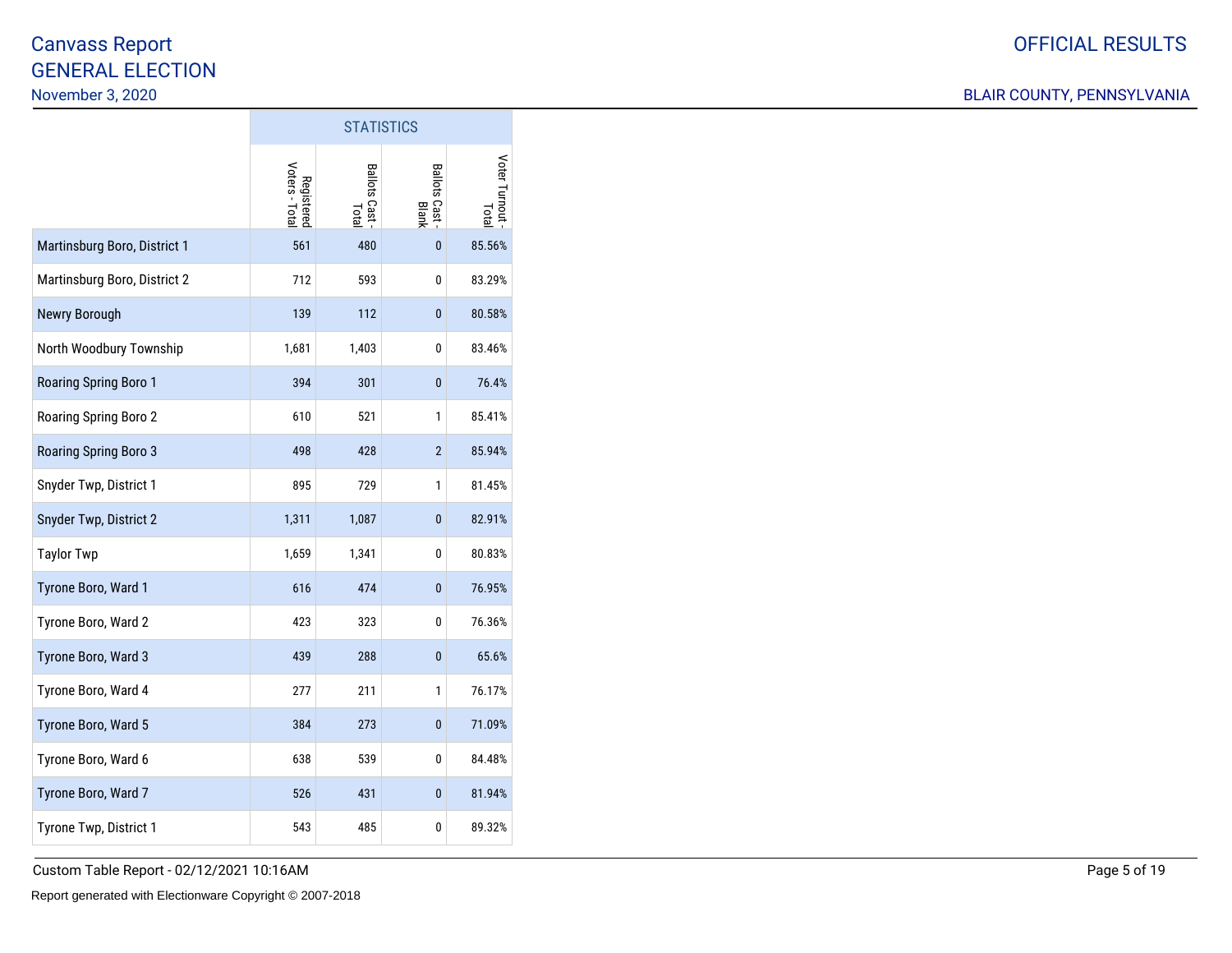|                          |                                            | <b>STATISTICS</b>               |                                 |                          |  |  |  |  |  |  |  |
|--------------------------|--------------------------------------------|---------------------------------|---------------------------------|--------------------------|--|--|--|--|--|--|--|
|                          | Voters<br>Registered<br>$\bullet$<br>Total | <b>Ballots</b><br>Cast<br>Total | <b>Ballots</b><br>Cast<br>Blank | Voter Turnout -<br>Total |  |  |  |  |  |  |  |
| Tyrone Twp, District 2   | 600                                        | 496                             | $\mathbf{0}$                    | 82.67%                   |  |  |  |  |  |  |  |
| Williamsburg Borough     | 765                                        | 622                             | 0                               | 81.31%                   |  |  |  |  |  |  |  |
| <b>Woodbury Township</b> | 973                                        | 828                             | $\overline{4}$                  | 85.1%                    |  |  |  |  |  |  |  |
| <b>Totals</b>            | 80,499                                     | 63,889                          | 27                              |                          |  |  |  |  |  |  |  |

|                            | PRESIDENTIAL ELECTORS   |                          |                            |                 |                      |                                   | <b>ATTORNEY GENERAL</b> |                                         |                 | <b>AUDITOR GENERAL</b> |                        |                        |                       |                 |  |
|----------------------------|-------------------------|--------------------------|----------------------------|-----------------|----------------------|-----------------------------------|-------------------------|-----------------------------------------|-----------------|------------------------|------------------------|------------------------|-----------------------|-----------------|--|
|                            |                         | <b>VOTE FOR 1</b>        |                            |                 |                      |                                   | <b>VOTE FOR 1</b>       |                                         |                 | <b>VOTE FOR 1</b>      |                        |                        |                       |                 |  |
|                            | DEM BIDEN and<br>HARRIS | 쯳<br>PENDAP and<br>PENCE | 듦<br>NHOO pue<br>NHSN3980C | Write-in Totals | OBILAYHS<br>HSOL MED | <b>REP HEATHER</b><br>HEIDELBAUGH | LIB DANIEL<br>WASSMER   | <b>GRE</b><br><b>SSIBM</b><br>TOCHARD T | Write-in Totals | DEM NINA<br>AHMAD      | 召<br>TIMOTHY<br>DEFOOR | 듦<br>JENNIFER<br>MOORE | NOSIY-I<br>VIATIO 389 | Write-in Totals |  |
| Altoona Ward 1             | 217                     | 289                      | $5\phantom{.0}$            |                 | 211                  | 257                               | 13                      | $\overline{7}$                          | $\pmb{0}$       | 190                    | 256                    | 31                     | 10                    | $\mathbf{0}$    |  |
| Altoona Ward 2, Precinct 1 | 105                     | 157                      | 3                          |                 | 107                  | 138                               | 5                       | 11                                      | 0               | 104                    | 142                    | 10                     | $\overline{4}$        | 0               |  |
| Altoona Ward 2, Precinct 2 | 172                     | 383                      | $\mathbf{3}$               | 6               | 176                  | 365                               | 9                       | $\overline{7}$                          | $\mathbf{1}$    | 154                    | 374                    | 22                     | 6                     |                 |  |
| Altoona Ward 3, Precinct 1 | 190                     | 217                      | $\overline{7}$             |                 | 187                  | 202                               | 15                      | 8                                       | 0               | 164                    | 209                    | 28                     | 9                     | 0               |  |
| Altoona Ward 3, Precinct 2 | 235                     | 343                      | $\overline{7}$             |                 | 237                  | 330                               | 10                      | 3                                       | $\pmb{0}$       | 212                    | 342                    | 19                     | 5                     | $\mathbf{0}$    |  |
| Altoona Ward 4, Precinct 1 | 206                     | 282                      | 5                          |                 | 211                  | 261                               | 9                       | $\overline{7}$                          | 0               | 192                    | 264                    | 23                     | 9                     | 0               |  |
| Altoona Ward 4, Precinct 2 | 209                     | 382                      | $\overline{7}$             | $\overline{2}$  | 214                  | 365                               | 10                      | 3                                       | $\pmb{0}$       | 188                    | 387                    | 9                      | $\mathbf{3}$          | $\bf{0}$        |  |
| Altoona Ward 5, Precinct 1 | 56                      | 52                       | 0                          | $\mathbf{0}$    | 58                   | 49                                |                         | 0                                       | 0               | 51                     | 51                     | 4                      | 0                     | 0               |  |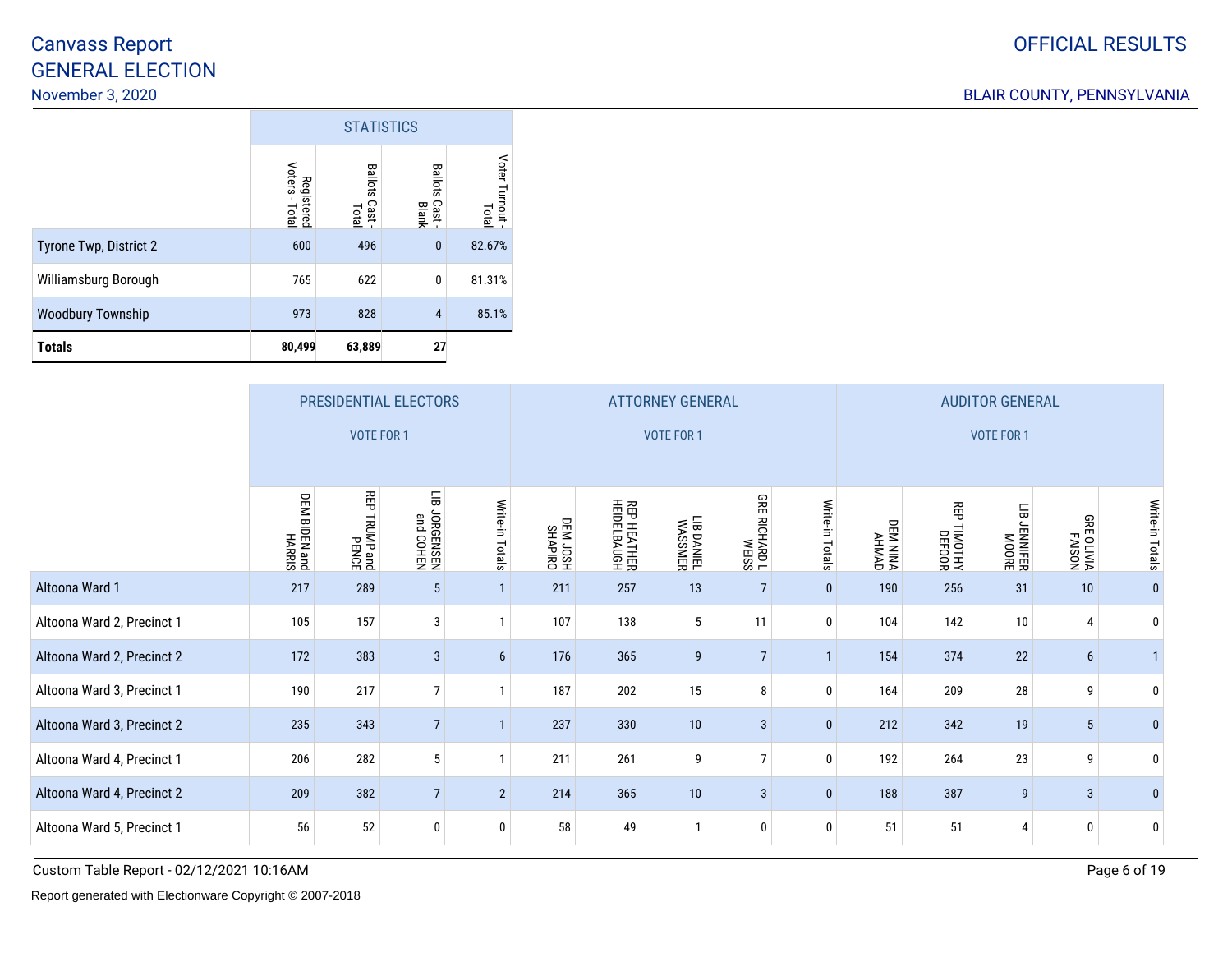# OFFICIAL RESULTS

### BLAIR COUNTY, PENNSYLVANIA

|                             | PRESIDENTIAL ELECTORS       |                      |                            |                 |                     |                                   | <b>ATTORNEY GENERAL</b> |                      |                 | <b>AUDITOR GENERAL</b> |             |                              |                                     |                 |
|-----------------------------|-----------------------------|----------------------|----------------------------|-----------------|---------------------|-----------------------------------|-------------------------|----------------------|-----------------|------------------------|-------------|------------------------------|-------------------------------------|-----------------|
|                             |                             | <b>VOTE FOR 1</b>    |                            |                 |                     |                                   | <b>VOTE FOR 1</b>       |                      |                 | <b>VOTE FOR 1</b>      |             |                              |                                     |                 |
|                             | DEM BIDEN and<br>Dem HARRIS | <b>REP TRUMP and</b> | N3HOO pue<br>N3SN3DAOC 811 | Write-in Totals | DRIAMES<br>HROL MED | <b>REP HEATHER</b><br>HEIDELBAUGH | LIB DANIEL<br>WASSMER   | <b>GRE RICHARD L</b> | Write-in Totals | DEM NINA<br>AHMAD      | REP TIMOTHY | LIB JENNIFER<br>HIB JENNIFER | <b>GRE OLIVIA</b><br>AISON<br>AISON | Write-in Totals |
| Altoona Ward 5, Precinct 2  | 188                         | 333                  | 11                         | $\overline{2}$  | 202                 | 301                               | 12                      | $\bf 8$              | $\mathbf{1}$    | 183                    | 296         | 25                           | 12                                  | $\overline{2}$  |
| Altoona Ward 5, Precinct 3  | 154                         | 278                  | 9                          | 3               | 151                 | 268                               | 9                       | 12                   | $\mathbf{1}$    | 141                    | 271         | $18\,$                       | 10                                  | $\mathbf{1}$    |
| Altoona Ward 6, Precinct 1  | 274                         | 420                  | $18\,$                     | $\mathbf{3}$    | 279                 | 396                               | 18                      | 18                   | $\overline{1}$  | 248                    | 403         | 39                           | 16                                  | $\bf{0}$        |
| Altoona Ward 6, Precinct 2  | 244                         | 483                  | $\boldsymbol{6}$           | 4               | 247                 | 455                               | $18\,$                  | 12                   | $\mathbf{1}$    | 216                    | 476         | 31                           | 9                                   | 0               |
| Altoona Ward 6, Precinct 3  | 261                         | 415                  | $\sqrt{3}$                 | $\mathbf{1}$    | 257                 | 396                               | 13                      | $\boldsymbol{6}$     | $\bf{0}$        | 233                    | 404         | 21                           | 10                                  | $\mathbf{1}$    |
| Altoona Ward 6, Precinct 4  | 237                         | 510                  | 9                          | $\mathbf{2}$    | 248                 | 467                               | 13                      | 14                   | $\overline{2}$  | 216                    | 491         | 26                           | 6                                   | $\sqrt{2}$      |
| Altoona Ward 7              | 217                         | 384                  | $6\phantom{.}6$            | $\mathbf{1}$    | 201                 | 361                               | 18                      | 18                   | $\mathbf{1}$    | 193                    | 374         | 18                           | 15                                  | $\mathbf{0}$    |
| Altoona Ward 8, Precinct 1  | 176                         | 281                  | $\overline{7}$             | 0               | 194                 | 249                               | 16                      | $\mathbf{3}$         | $\mathbf 0$     | 166                    | 265         | $22\,$                       | 8                                   | 0               |
| Altoona Ward 8, Precinct 2  | 172                         | 300                  | 8                          | 1               | 161                 | 292                               | 13                      | $\boldsymbol{9}$     | $\overline{2}$  | 154                    | 294         | 21                           | $6\phantom{.}6$                     | $\mathbf{1}$    |
| Altoona Ward 9              | 223                         | 323                  | $13\,$                     | $\mathbf{3}$    | 214                 | 322                               | 14                      | 6                    | $\mathbf{1}$    | 186                    | 331         | 24                           | 15                                  | $\mathbf{1}$    |
| Altoona Ward 10, Precinct 1 | 306                         | 567                  | 17                         | $\mathbf{1}$    | 302                 | 535                               | 34                      | 8                    | $\mathbf{1}$    | 275                    | 546         | 43                           | 14                                  | $\mathbf{1}$    |
| Altoona Ward 10, Precinct 2 | 285                         | 570                  | 13                         | 6               | 277                 | 564                               | 19                      | 9                    | $\mathbf{1}$    | 250                    | 579         | 32                           | $5\,$                               | $\mathbf{1}$    |
| Altoona Ward 11, Precinct 1 | 325                         | 591                  | 11                         | $2^{\circ}$     | 338                 | 558                               | 16                      | $\boldsymbol{6}$     | $\overline{2}$  | 290                    | 576         | 43                           | $\overline{7}$                      | $\mathbf{1}$    |
| Altoona Ward 11, Precinct 2 | 344                         | 522                  | 12                         | $\mathbf{3}$    | 333                 | 518                               | 17                      | 10                   | $\pmb{0}$       | 300                    | 542         | $22\,$                       | $\boldsymbol{7}$                    | 0               |
| Altoona Ward 12, Precinct 1 | 211                         | 328                  | $5\phantom{.0}$            | $\mathbf{1}$    | 215                 | 313                               | $10$                    | 6                    | $\bf{0}$        | 201                    | 323         | 19                           | $\sqrt{2}$                          | $\mathbf{0}$    |
| Altoona Ward 12, Precinct 2 | 119                         | 272                  | $5\phantom{.0}$            | $\mathbf 0$     | 129                 | 257                               | 4                       | $\bf{0}$             | $\pmb{0}$       | 103                    | 269         | 14                           | $\overline{2}$                      | 0               |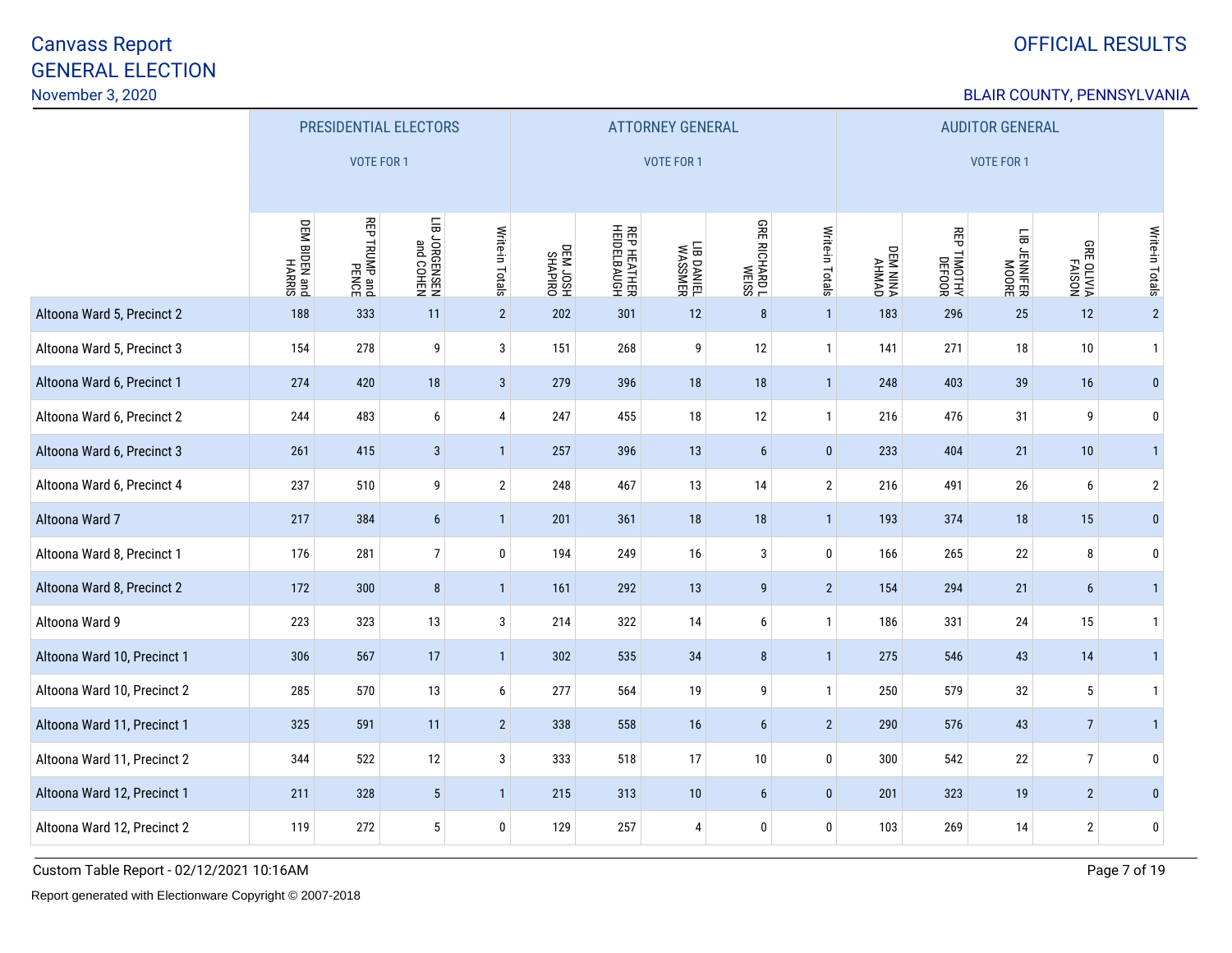# OFFICIAL RESULTS

### BLAIR COUNTY, PENNSYLVANIA

|                                | PRESIDENTIAL ELECTORS       |                      |                            |                 |                      |                                   | <b>ATTORNEY GENERAL</b> |                      |                 | <b>AUDITOR GENERAL</b> |                       |                          |                                    |                 |  |
|--------------------------------|-----------------------------|----------------------|----------------------------|-----------------|----------------------|-----------------------------------|-------------------------|----------------------|-----------------|------------------------|-----------------------|--------------------------|------------------------------------|-----------------|--|
|                                |                             | <b>VOTE FOR 1</b>    |                            |                 |                      |                                   | <b>VOTE FOR 1</b>       |                      |                 | VOTE FOR 1             |                       |                          |                                    |                 |  |
|                                | DEM BIDEN and<br>Dem HARRIS | <b>REP TRUMP and</b> | N3HOO pue<br>N3SN3DNOC 8IT | Write-in Totals | DEM JOSH<br>HSOL MED | <b>REP HEATHER</b><br>HEIDELBAUGH | LIB DANIEL<br>WASSMER   | <b>GRE RICHARD L</b> | Write-in Totals | DEM NINA<br>AHMAD      | REP TIMOTHY<br>DEFOOR | LIB JENNIFER<br>RIJANIER | <b>USIYE</b><br>PAISON<br>MATO 389 | Write-in Totals |  |
| Altoona Ward 12, Precinct 3    | 132                         | 242                  | $\sqrt{3}$                 | $\pmb{0}$       | 135                  | 234                               | $\overline{3}$          | $\mathbf{3}$         | $\mathbf 0$     | 116                    | 241                   | 13                       | $\sqrt{2}$                         | $\pmb{0}$       |  |
| Altoona Ward 12, Precinct 4    | 174                         | 367                  | $5\phantom{.0}$            | $\overline{2}$  | 184                  | 347                               | 12                      | $\sqrt{3}$           | $\mathbf{0}$    | 153                    | 370                   | $20\,$                   | $\mathbf{1}$                       | $\bm{0}$        |  |
| Altoona Ward 13, Precinct 1    | 255                         | 600                  | $\bf 8$                    | $\mathbf{1}$    | 263                  | 578                               | $\bf 8$                 | $5\,$                | $\pmb{0}$       | 224                    | 591                   | 27                       | 9                                  | $\bf{0}$        |  |
| Altoona Ward 13, Precinct 2    | 182                         | 387                  | $\boldsymbol{7}$           | $\mathbf{1}$    | 192                  | 355                               | 15                      | $\pmb{4}$            | $\pmb{0}$       | 173                    | 359                   | 24                       | 6                                  | $\overline{1}$  |  |
| Altoona Ward 13, Precinct 3    | 179                         | 346                  | $10$                       | $2^{\circ}$     | 187                  | 326                               | 11                      | $7\overline{ }$      | $\pmb{0}$       | 162                    | 342                   | 15                       | 8                                  | $\bf{0}$        |  |
| Altoona Ward 13, Precinct 4    | 166                         | 209                  | $\overline{4}$             | $\overline{2}$  | 155                  | 210                               | 8                       | $\boldsymbol{6}$     | $\mathbf{0}$    | 152                    | 207                   | 12                       | $\overline{7}$                     | $\mathbf 0$     |  |
| Altoona Ward 14, Precinct 1    | 317                         | 592                  | 11                         | $\pmb{0}$       | 307                  | 578                               | 16                      | $10$                 | $\pmb{0}$       | 265                    | 587                   | 42                       | 10                                 | $\mathbf{0}$    |  |
| Altoona Ward 14, Precinct 2    | 341                         | 574                  | 11                         | 5               | 333                  | 566                               | 19                      | $\bf 8$              | 1               | 297                    | 587                   | 25                       | 14                                 | $\overline{1}$  |  |
| Altoona Ward 14, Precinct 3    | 338                         | 517                  | $\overline{7}$             | $\mathbf{3}$    | 307                  | 526                               | 14                      | 8                    | $\overline{2}$  | 279                    | 519                   | 36                       | 10                                 | $2^{\circ}$     |  |
| Allegheny Township, District 1 | 333                         | 1,001                | 16                         | $\overline{4}$  | 329                  | 977                               | 24                      | 9                    | $\mathbf{1}$    | 287                    | 982                   | 47                       | 11                                 | $\sqrt{2}$      |  |
| Allegheny Township, District 2 | 334                         | 976                  | $\overline{7}$             | 6               | 325                  | 949                               | 22                      | 14                   | $\mathbf{1}$    | 287                    | 967                   | 37                       | 10                                 | $\mathbf{3}$    |  |
| Allegheny Township, District 3 | 83                          | 149                  | $\mathbf{1}$               | $\bf{0}$        | 67                   | 155                               | $\mathbf{1}$            | $\mathbf{1}$         | $\pmb{0}$       | 70                     | 149                   | 6                        | 0                                  | $\bm{0}$        |  |
| Allegheny Township, District 4 | 128                         | 467                  | $\overline{2}$             | $\mathbf{1}$    | 118                  | 465                               | $\overline{7}$          | $\overline{4}$       | $\pmb{0}$       | 99                     | 468                   | 17                       | $6\phantom{.}$                     | $\bf{0}$        |  |
| Antis Township, District 1     | 275                         | 1,184                | $10$                       | $\mathbf{1}$    | 290                  | 1,140                             | $18\,$                  | $7\overline{ }$      | $\pmb{0}$       | 227                    | 1,166                 | 48                       | 5                                  | $\overline{1}$  |  |
| Antis Township, District 2     | 268                         | 743                  | $\overline{7}$             | $\mathbf{1}$    | 267                  | 717                               | 20                      | $10$                 | $\pmb{0}$       | 226                    | 732                   | 40                       | 12                                 | $\mathbf{0}$    |  |
| Antis Township, District 3     | 257                         | 899                  | $10$                       | $\mathbf{3}$    | 271                  | 861                               | 16                      | 8                    | $\pmb{0}$       | 222                    | 890                   | 32                       | 8                                  | $\sqrt{2}$      |  |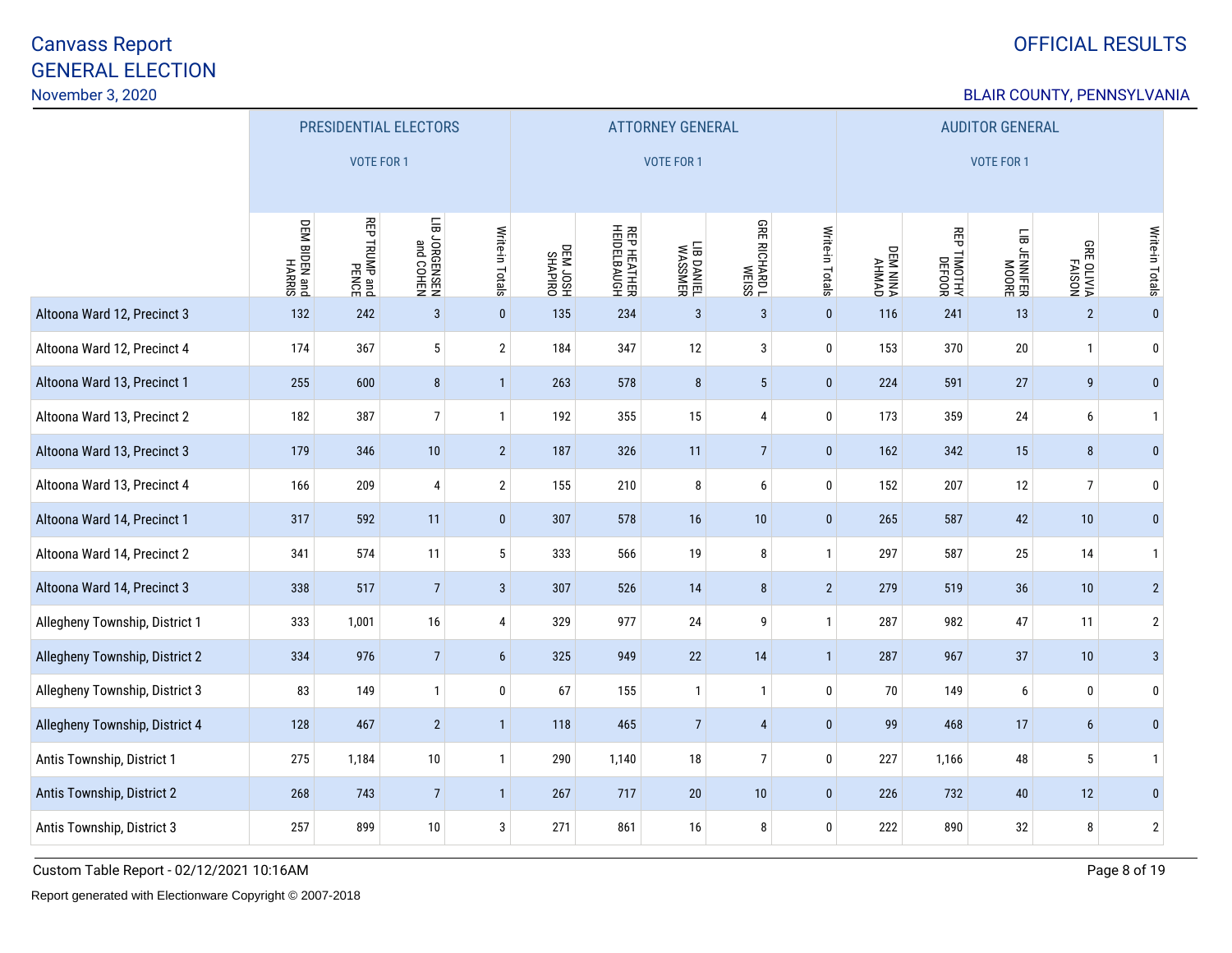# OFFICIAL RESULTS

### BLAIR COUNTY, PENNSYLVANIA

|                                   | PRESIDENTIAL ELECTORS       |                               |                                       |                 |                      | <b>ATTORNEY GENERAL</b>           |                       |                      | <b>AUDITOR GENERAL</b> |                   |             |                              |                                     |                 |
|-----------------------------------|-----------------------------|-------------------------------|---------------------------------------|-----------------|----------------------|-----------------------------------|-----------------------|----------------------|------------------------|-------------------|-------------|------------------------------|-------------------------------------|-----------------|
|                                   |                             | <b>VOTE FOR 1</b>             |                                       |                 |                      |                                   | VOTE FOR 1            |                      |                        | <b>VOTE FOR 1</b> |             |                              |                                     |                 |
|                                   | DEM BIDEN and<br>Dem HARRIS | <b>REP TRUMP and</b><br>PENCE | NHOO Pue<br>NHOO Pue<br>NHSNHSNOC 811 | Write-in Totals | DEM JOSH<br>HSOL M30 | <b>REP HEATHER</b><br>HEIDELBAUGH | LIB DANIEL<br>WASSMER | <b>GRE RICHARD L</b> | Write-in Totals        | DEM NINA<br>AHMAD | REP TIMOTHY | LIB JENNIFER<br>HIB JENNIFER | <b>GRE OLIVIA</b><br>AISON<br>AISON | Write-in Totals |
| <b>Bellwood Borough</b>           | 205                         | 767                           | 18                                    | 3 <sup>2</sup>  | 206                  | 741                               | 28                    | $\bf 8$              | $\mathbf{1}$           | 174               | 749         | 47                           | 13                                  | $\bf{0}$        |
| <b>Blair Township, District 1</b> | 299                         | 642                           | 16                                    | 5               | 280                  | 637                               | 21                    | 9                    | $\bf 0$                | 246               | 652         | 31                           | 9                                   | $\mathbf{1}$    |
| <b>Blair Township, District 2</b> | 355                         | 701                           | 11                                    | $\mathbf{3}$    | 340                  | 697                               | 13                    | $\bf 8$              | $\pmb{0}$              | 292               | 724         | 28                           | 10                                  | $\pmb{0}$       |
| <b>Blair Township, District 3</b> | 169                         | 672                           | $\sqrt{5}$                            | $\overline{2}$  | 168                  | 649                               | 12                    | 9                    | $\mathbf{1}$           | 146               | 660         | 23                           | $\overline{7}$                      | $\overline{2}$  |
| Catharine Township                | 47                          | 373                           | $\overline{2}$                        | $\mathbf{3}$    | 53                   | 368                               | $\overline{2}$        | $\mathbf{1}$         | $\pmb{0}$              | 45                | 370         | $6\phantom{a}$               | 3                                   | $\pmb{0}$       |
| Duncansville Borough              | 197                         | 495                           | 9                                     | $\overline{2}$  | 199                  | 491                               | 4                     | $\sqrt{5}$           | $\mathbf 0$            | 160               | 507         | $22\,$                       | 8                                   | 0               |
| Frankstown Twp, District 1        | 200                         | 820                           | $10$                                  | $\mathbf{3}$    | 201                  | 799                               | 18                    | $\sqrt{3}$           | $\mathbf{1}$           | 183               | 805         | 25                           | 3                                   | $\mathbf{0}$    |
| Frankstown Twp, District 2        | 300                         | 581                           | $\overline{4}$                        | $\overline{2}$  | 280                  | 583                               | 18                    | 6                    | $\mathbf 0$            | 247               | 598         | 28                           | 9                                   | 0               |
| Frankstown Twp, District 3        | 279                         | 769                           | 11                                    | $5\phantom{.0}$ | 264                  | 757                               | 17                    | $10$                 | $\pmb{0}$              | 223               | 772         | 30                           | 13                                  | $\mathbf{0}$    |
| Frankstown Twp, District 4        | 255                         | 555                           | $\sqrt{5}$                            | $\overline{2}$  | 241                  | 549                               | 12                    | $\sqrt{5}$           | $\pmb{0}$              | 221               | 554         | $22\,$                       | 3                                   | 0               |
| Frankstown Twp, District 5        | 288                         | 859                           | 12                                    | $\mathbf{1}$    | 300                  | 826                               | 14                    | $\boldsymbol{6}$     | $\mathbf{1}$           | 228               | 879         | $28\,$                       | $\overline{7}$                      | $\mathbf{1}$    |
| Freedom Twp, District 1           | 102                         | 512                           | $5\phantom{.0}$                       | $\bf{0}$        | 111                  | 495                               | 9                     | $\mathbf{1}$         | $\pmb{0}$              | 89                | 511         | 9                            | $\overline{4}$                      | 0               |
| Freedom Twp, District 2           | 171                         | 952                           | $\bf 8$                               | $\bf{0}$        | 173                  | 921                               | 16                    | 10                   | $\bf{0}$               | 147               | 921         | 39                           | 10                                  | $\mathbf{1}$    |
| Greenfield Twp, District 1        | 115                         | 650                           | $\bf 8$                               | $\mathbf{1}$    | 136                  | 611                               | 12                    | $5\,$                | $\pmb{0}$              | 108               | 624         | 25                           | $\sqrt{2}$                          | 0               |
| Greenfield Twp, District 2        | 10                          | 92                            | $\mathbf{0}$                          | $\mathbf 0$     | 10                   | 89                                | $\overline{2}$        | $\pmb{0}$            | $\pmb{0}$              | 8                 | 88          | 3                            | $\overline{2}$                      | $\mathbf{0}$    |
| Greenfield Twp, District 3        | 155                         | 757                           | $\overline{4}$                        | $\overline{2}$  | 166                  | 725                               | 8                     | 7 <sup>1</sup>       | $\mathbf{1}$           | 142               | 735         | 24                           | $\overline{4}$                      | 0               |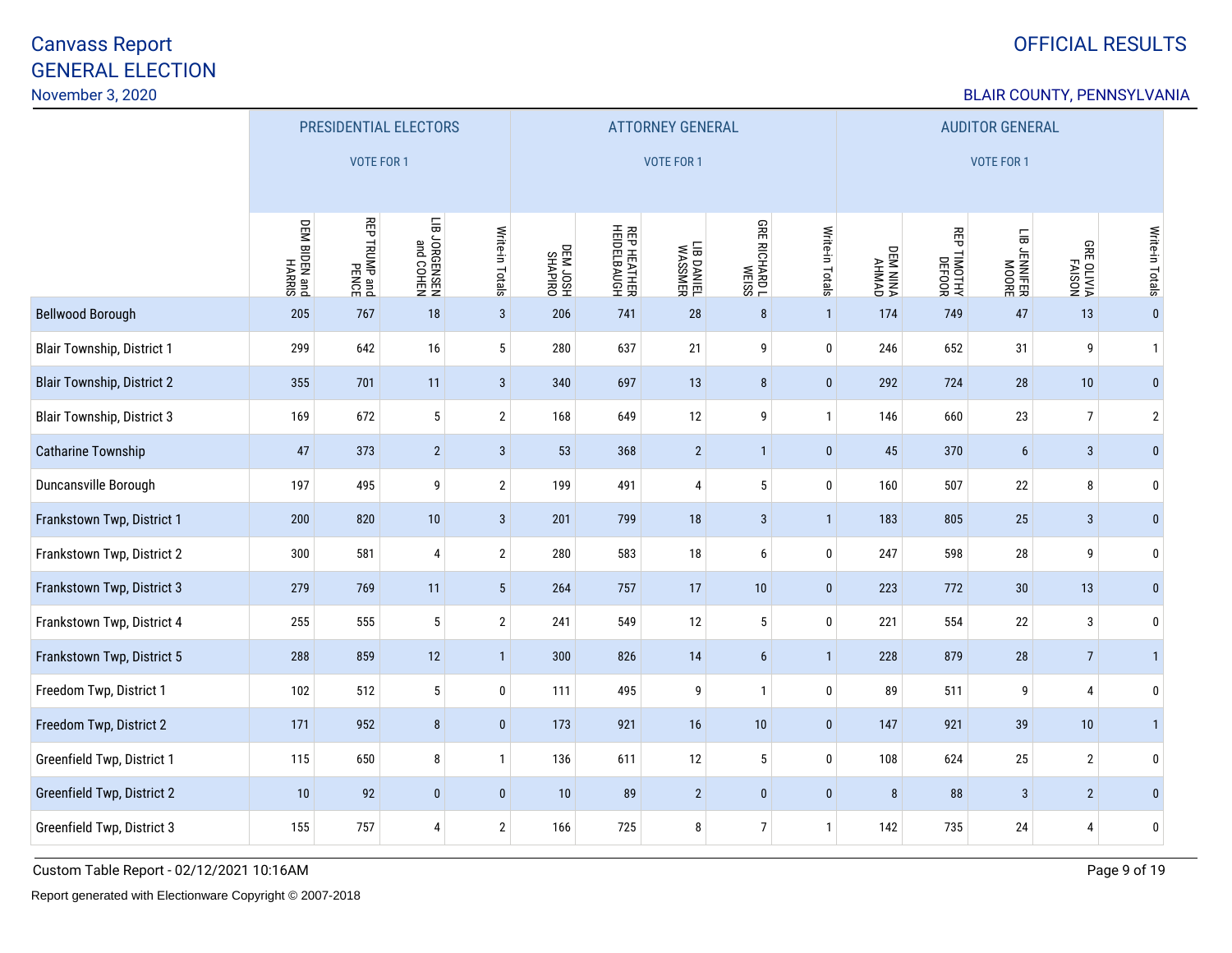# OFFICIAL RESULTS

### BLAIR COUNTY, PENNSYLVANIA

|                            | PRESIDENTIAL ELECTORS   |               |                           |                  |                    |                            | <b>ATTORNEY GENERAL</b> |                      |                 | <b>AUDITOR GENERAL</b>    |                       |                          |                                    |                 |
|----------------------------|-------------------------|---------------|---------------------------|------------------|--------------------|----------------------------|-------------------------|----------------------|-----------------|---------------------------|-----------------------|--------------------------|------------------------------------|-----------------|
|                            |                         | VOTE FOR 1    |                           |                  |                    |                            | VOTE FOR 1              |                      |                 | VOTE FOR 1                |                       |                          |                                    |                 |
|                            | DEM BIDEN and<br>HARRIS | REP TRUMP and | NHOO pue<br>NHSN39800 811 | Write-in Totals  | DHIAMS<br>HSOL M30 | REP HEATHER<br>HEIDELBAUGH | LIB DANIEL<br>WASSMER   | <b>GRE RICHARD L</b> | Write-in Totals | <b>DEM NINAD</b><br>AHMAD | REP TIMOTHY<br>DEFOOR | LIB JENNIFER<br>HEIMIFER | <b>USIYE</b><br>PAISON<br>MATO 389 | Write-in Totals |
| Hollidaysburg Boro, Ward 1 | 123                     | 163           | $\sqrt{5}$                | $\overline{4}$   | 113                | 167                        | $6\phantom{.}$          | $\overline{4}$       | $\pmb{0}$       | 107                       | 162                   | $10$                     | $6\overline{6}$                    | $\pmb{0}$       |
| Hollidaysburg Boro, Ward 2 | 210                     | 245           | $\overline{2}$            | $\pmb{0}$        | 198                | 241                        | $10\,$                  | 6                    | $\pmb{0}$       | 185                       | 245                   | 15                       | $\mathbf{2}$                       | $\overline{1}$  |
| Hollidaysburg Boro, Ward 3 | 139                     | 314           | $\overline{4}$            | $\mathbf{1}$     | 136                | 304                        | 10                      | $6\phantom{a}$       | $\pmb{0}$       | 127                       | 299                   | 19                       | 6                                  | $\bf{0}$        |
| Hollidaysburg Boro, Ward 4 | 217                     | 308           | $\bf 8$                   | $\mathbf{1}$     | 197                | 311                        | 11                      | 9                    | $\mathbf{1}$    | 190                       | 302                   | 21                       | 9                                  | $\overline{1}$  |
| Hollidaysburg Boro, Ward 5 | 166                     | 261           | $\boldsymbol{6}$          | $\mathbf{1}$     | 161                | 258                        | $6\phantom{.}6$         | $\overline{4}$       | $\pmb{0}$       | 133                       | 277                   | 12                       | $\sqrt{3}$                         | $\bf{0}$        |
| Hollidaysburg Boro, Ward 6 | 167                     | 263           | $\sqrt{3}$                | $\mathbf{1}$     | 155                | 264                        | $5\phantom{.0}$         | $\sqrt{5}$           | $\pmb{0}$       | 140                       | 274                   | 10                       | 3                                  | $\pmb{0}$       |
| Hollidaysburg Boro, Ward 7 | 140                     | 244           | $\mathbf{3}$              | $\mathbf{1}$     | 129                | 242                        | 11                      | $\overline{4}$       | $\pmb{0}$       | 104                       | 258                   | 11                       | 6                                  | $\bf{0}$        |
| <b>Huston Township</b>     | 79                      | 602           | $\sqrt{2}$                | $\mathbf 0$      | 82                 | 576                        | 8                       | 9                    | $\pmb{0}$       | 64                        | 580                   | 16                       | $\overline{7}$                     | $\bf{0}$        |
| Juniata Township           | 76                      | 522           | $\overline{4}$            | $\mathbf{0}$     | 81                 | 502                        | 11                      | $\overline{2}$       | $\pmb{0}$       | 61                        | 521                   | 11                       | $\overline{1}$                     | $\mathbf{1}$    |
| Logan Twp, District 1      | 359                     | 723           | 13                        | $\overline{2}$   | 338                | 714                        | 23                      | 11                   | $\pmb{0}$       | 286                       | 728                   | 49                       | 17                                 | $\mathbf 0$     |
| Logan Twp, District 2      | 390                     | 876           | $\bf 8$                   | $\mathbf{3}$     | 391                | 860                        | $10\,$                  | $\mathbf{3}$         | $\mathbf{1}$    | 354                       | 875                   | 21                       | $\sqrt{5}$                         | $\mathbf{3}$    |
| Logan Twp, District 3      | 154                     | 504           | $\boldsymbol{7}$          | 3                | 158                | 487                        | 9                       | 6                    | $\pmb{0}$       | 138                       | 484                   | 24                       | $\overline{7}$                     | $\sqrt{2}$      |
| Logan Twp, District 4      | 241                     | 721           | 10                        | $\mathbf{1}$     | 239                | 706                        | 14                      | 9                    | $\bf{0}$        | 208                       | 722                   | 21                       | 9                                  | $\mathbf{1}$    |
| Logan Twp, District 5      | 277                     | 728           | 10                        | $\boldsymbol{0}$ | 263                | 701                        | 23                      | 6                    | $\pmb{0}$       | 226                       | 717                   | 33                       | 11                                 | $\pmb{0}$       |
| Logan Twp, District 6      | 378                     | 907           | 15                        | $\overline{2}$   | 398                | 859                        | $22\,$                  | 13                   | $\pmb{0}$       | 343                       | 897                   | 34                       | 10                                 | $\vert$         |
| Logan Twp, District 7      | 121                     | 355           | $\mathbf{3}$              | $\mathbf 0$      | 120                | 346                        | 5                       | 6                    | $\pmb{0}$       | 99                        | 355                   | 19                       | $5\,$                              | $\mathbf 0$     |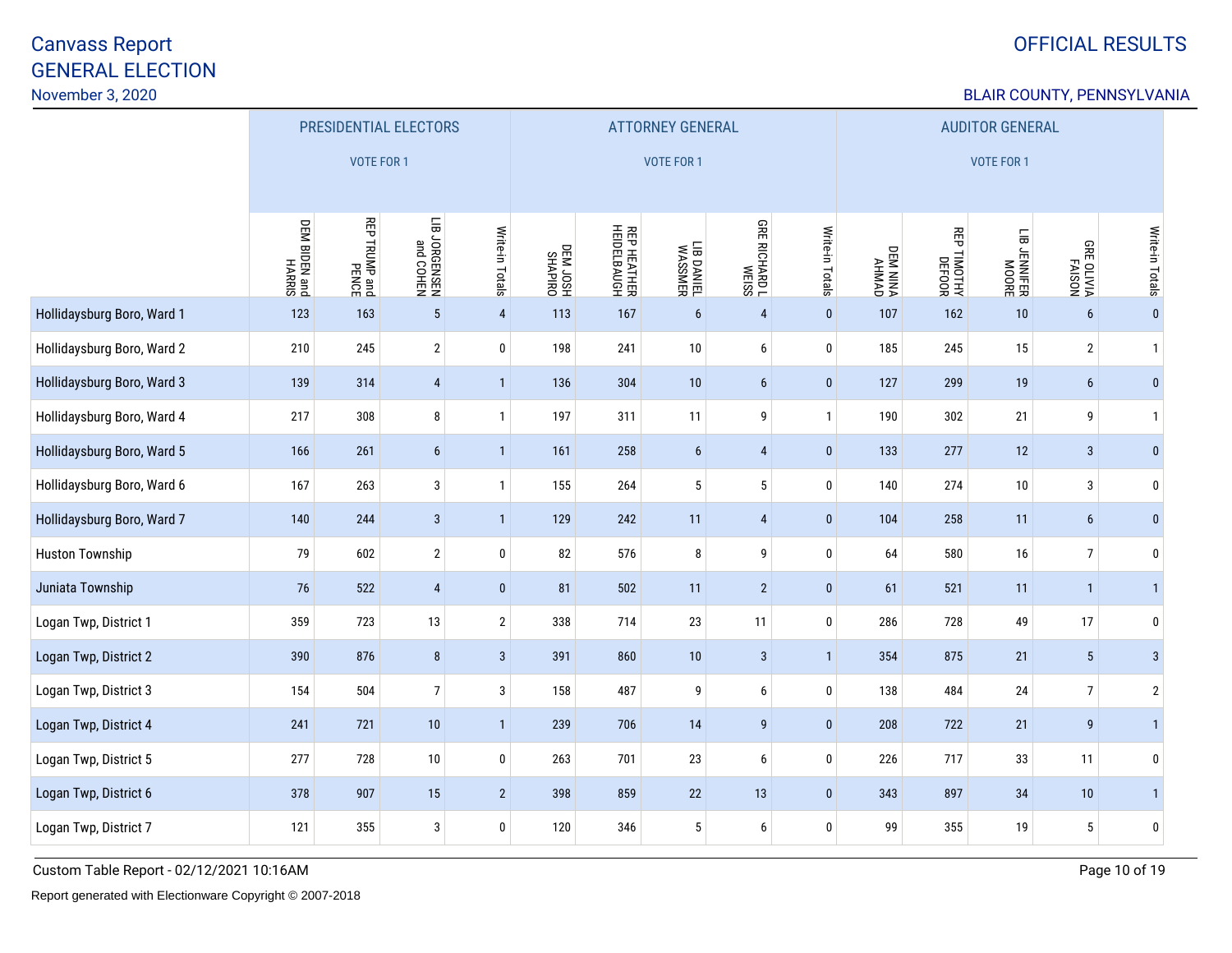# OFFICIAL RESULTS

### BLAIR COUNTY, PENNSYLVANIA

|                              | PRESIDENTIAL ELECTORS           |                               |                           |                 |                     |                            | <b>ATTORNEY GENERAL</b> |                      |                 | <b>AUDITOR GENERAL</b> |             |                              |                                    |                 |
|------------------------------|---------------------------------|-------------------------------|---------------------------|-----------------|---------------------|----------------------------|-------------------------|----------------------|-----------------|------------------------|-------------|------------------------------|------------------------------------|-----------------|
|                              |                                 | VOTE FOR 1                    |                           |                 |                     |                            | <b>VOTE FOR 1</b>       |                      |                 | VOTE FOR 1             |             |                              |                                    |                 |
|                              | <b>DEM BIDEN and<br/>HARRIS</b> | <b>REP TRUMP and</b><br>PENCE | NHOO pue<br>NHSN39800 811 | Write-in Totals | DHIAVHS<br>HSOL M30 | REP HEATHER<br>HEIDELBAUGH | LIB DANIEL<br>WASSMER   | <b>GRE RICHARD L</b> | Write-in Totals | DEM NINA<br>AHMAD      | REP TIMOTHY | LIB JENNIFER<br>HIB JENNIFER | <b>USIYE</b><br>PAISON<br>MATO 389 | Write-in Totals |
| Martinsburg Boro, District 1 | 84                              | 389                           | $6\phantom{1}$            | $\mathbf{1}$    | 93                  | 376                        | $6\phantom{a}$          | $\pmb{0}$            | $\pmb{0}$       | 77                     | 381         | 16                           | $\overline{1}$                     | $\pmb{0}$       |
| Martinsburg Boro, District 2 | 132                             | 457                           | $\overline{2}$            | $\mathbf{1}$    | 114                 | 446                        | $\overline{7}$          | 13                   | $\pmb{0}$       | 101                    | 449         | 16                           | 11                                 | $\mathbf 0$     |
| Newry Borough                | 24                              | 85                            | $\mathbf{3}$              | $\bf{0}$        | 22                  | 86                         | $\mathbf{3}$            | $\mathbf{1}$         | $\pmb{0}$       | 24                     | 85          | $\mathbf{3}$                 | $\pmb{0}$                          | $\bf{0}$        |
| North Woodbury Township      | 235                             | 1,155                         | $\boldsymbol{6}$          | $\mathbf{3}$    | 222                 | 1,152                      | 9                       | $\overline{7}$       | $\pmb{0}$       | 173                    | 1,167       | 29                           | 10                                 | $\overline{1}$  |
| Roaring Spring Boro 1        | 56                              | 243                           | $\mathbf{1}$              | $\mathbf{1}$    | 57                  | 228                        | 8                       | $\overline{2}$       | $\pmb{0}$       | 46                     | 236         | $\overline{7}$               | 4                                  | $\bf{0}$        |
| Roaring Spring Boro 2        | 110                             | 402                           | $\boldsymbol{7}$          | $\pmb{0}$       | 118                 | 385                        | 9                       | $\pmb{4}$            | $\pmb{0}$       | 99                     | 392         | $18\,$                       | 3                                  | 0               |
| Roaring Spring Boro 3        | 96                              | 322                           | $\overline{7}$            | $\mathbf{0}$    | 99                  | 306                        | 11                      | $\overline{4}$       | $\pmb{0}$       | 83                     | 311         | 20                           | 4                                  | $\bf{0}$        |
| Snyder Twp, District 1       | 158                             | 566                           | $\overline{4}$            | $\bf{0}$        | 162                 | 543                        | 13                      | $7\overline{ }$      | $\pmb{0}$       | 127                    | 563         | $20\,$                       | 8                                  | 0               |
| Snyder Twp, District 2       | 170                             | 911                           | $\mathbf{3}$              | $\mathbf{3}$    | 173                 | 885                        | $6\phantom{.}6$         | 13                   | $\pmb{0}$       | 142                    | 892         | $27\,$                       | $10$                               | $\mathbf{1}$    |
| <b>Taylor Twp</b>            | 221                             | 1,102                         | 12                        | $\mathbf{3}$    | 205                 | 1,103                      | $17\,$                  | 8                    | $\bf{0}$        | 186                    | 1,105       | $27\,$                       | $\overline{7}$                     | $\pmb{0}$       |
| Tyrone Boro, Ward 1          | 119                             | 345                           | $\, 8$                    | $\mathbf{1}$    | 116                 | 338                        | 13                      | $\sqrt{3}$           | $\pmb{0}$       | 96                     | 344         | $20\,$                       | 6                                  | $\mathbf{0}$    |
| Tyrone Boro, Ward 2          | 79                              | 238                           | $\sqrt{5}$                | $\pmb{0}$       | 76                  | 231                        | 11                      | $\mathbf{2}$         | $\pmb{0}$       | 68                     | 226         | 19                           | 4                                  | $\mathbf 0$     |
| Tyrone Boro, Ward 3          | 82                              | 195                           | $\overline{4}$            | $\mathbf{1}$    | 78                  | 197                        | $6\phantom{.}$          | $\sqrt{3}$           | $\pmb{0}$       | 72                     | 199         | $\boldsymbol{9}$             | $\sqrt{3}$                         | $\mathbf{1}$    |
| Tyrone Boro, Ward 4          | 46                              | 158                           | $\sqrt{5}$                | $\mathbf{1}$    | $50\,$              | 143                        | 8                       | 3                    | $\pmb{0}$       | 41                     | 153         | 9                            | $\mathbf{1}$                       | $\pmb{0}$       |
| Tyrone Boro, Ward 5          | 63                              | 208                           | $\mathbf{1}$              | $\mathbf{1}$    | 67                  | 199                        | $\overline{2}$          | $\sqrt{3}$           | $\pmb{0}$       | 56                     | 202         | $5\phantom{.0}$              | $5\phantom{.0}$                    | $\mathbf{0}$    |
| Tyrone Boro, Ward 6          | 139                             | 391                           | 8                         | $\mathbf 0$     | 137                 | 383                        | 14                      | 1                    | $\pmb{0}$       | 113                    | 399         | 23                           | $\overline{2}$                     | $\mathbf 0$     |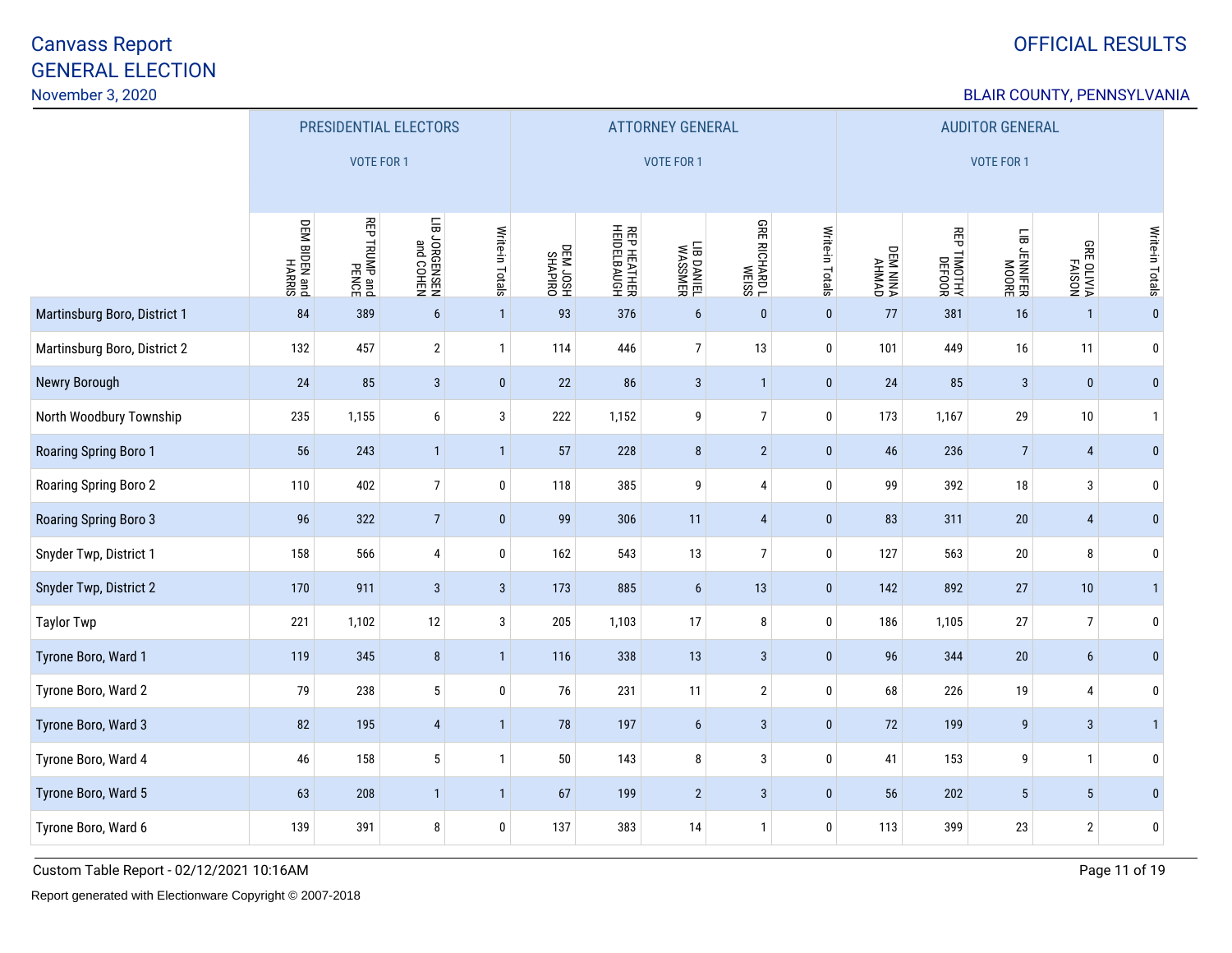# OFFICIAL RESULTS

### BLAIR COUNTY, PENNSYLVANIA

|                          |                            | PRESIDENTIAL ELECTORS   |                             |                 |                      |                            | <b>ATTORNEY GENERAL</b> |                |                 |                         |                        | <b>AUDITOR GENERAL</b>       |                                  |                 |  |  |  |  |
|--------------------------|----------------------------|-------------------------|-----------------------------|-----------------|----------------------|----------------------------|-------------------------|----------------|-----------------|-------------------------|------------------------|------------------------------|----------------------------------|-----------------|--|--|--|--|
|                          |                            | <b>VOTE FOR 1</b>       |                             |                 |                      |                            | <b>VOTE FOR 1</b>       |                |                 |                         |                        | <b>VOTE FOR 1</b>            |                                  |                 |  |  |  |  |
|                          | DEM BIDEN and<br>bin Marki | 召<br>TRUMP and<br>PENCE | 듦<br>JORGENSEN<br>and COHEN | Write-in Totals | DRIVIDEN<br>HSOL MED | REP HEATHER<br>HEIDELBAUGH | LIB DANIEL<br>WASSMER   | GRE RICHARD L  | Write-in Totals | <b>OPINHY<br/>AHMAD</b> | 쯵<br>TIMOTHY<br>DEFOOR | 듦<br><b>LENNIER</b><br>MOORE | <b>GRE</b><br>E OLIVIA<br>FAISON | Write-in Totals |  |  |  |  |
| Tyrone Boro, Ward 7      | 93                         | 333                     | $\sqrt{5}$                  | $\mathbf{0}$    | 88                   | 327                        | 7                       | $\mathbf{2}$   | $\pmb{0}$       | 78                      | 327                    | 14                           |                                  | $\mathbf{0}$    |  |  |  |  |
| Tyrone Twp, District 1   | 87                         | 389                     | $\overline{7}$              |                 | 86                   | 382                        | 10                      | $\overline{2}$ | 0               | 73                      | 385                    | 15                           | 3                                | $\mathbf 0$     |  |  |  |  |
| Tyrone Twp, District 2   | 124                        | 367                     | $\mathbf{3}$                | $\overline{2}$  | 126                  | 359                        | $\overline{4}$          | 4              | $\mathbf{I}$    | 108                     | 364                    | 11                           | 9                                | $\mathbf{0}$    |  |  |  |  |
| Williamsburg Borough     | 125                        | 490                     | $\overline{7}$              | $\mathbf{0}$    | 128                  | 471                        | 11                      | 3              | 1               | 112                     | 488                    | 13                           |                                  | $\bm{0}$        |  |  |  |  |
| <b>Woodbury Township</b> | 121                        | 692                     | 9                           | $\overline{2}$  | 113                  | 693                        | 10                      | 4              | $\bf{0}$        | 97                      | 689                    | 24                           | $\overline{7}$                   | $\mathbf{0}$    |  |  |  |  |
| <b>Totals</b>            | 17,636                     | 45,306                  | 653                         | 153             | 17,496               | 43,912                     | 1,105                   | 583            | 29              | 15,245                  | 44,824                 | 2,066                        | 623                              | 42              |  |  |  |  |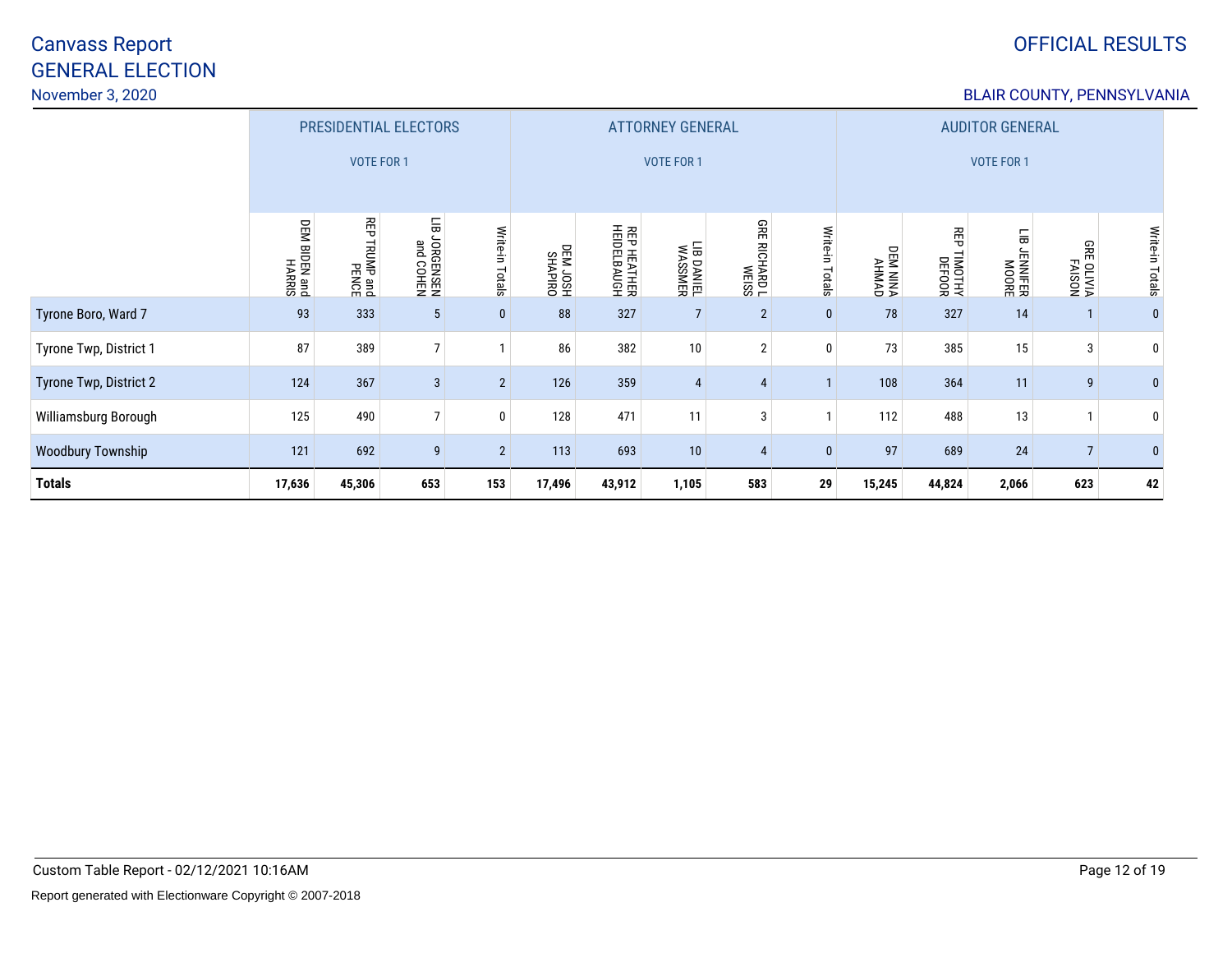## OFFICIAL RESULTS

### BLAIR COUNTY, PENNSYLVANIA

|                            |                     |                         | <b>STATE TREASURER</b><br>VOTE FOR 1 |                              |                 |               | <b>REPRESENTATIVE IN</b><br><b>CONGRESS 13TH DISTRICT</b><br><b>VOTE FOR 1</b> |                 |                   | <b>REPRESENTATIVE IN THE</b><br><b>GENERAL ASSEMBLY 79TH</b><br><b>DISTRICT</b><br><b>VOTE FOR 1</b> |                 | <b>REPRESENTATIVE IN</b><br><b>THE GENERAL</b><br><b>ASSEMBLY 80TH</b><br><b>DISTRICT</b><br><b>VOTE FOR 1</b> |                 |
|----------------------------|---------------------|-------------------------|--------------------------------------|------------------------------|-----------------|---------------|--------------------------------------------------------------------------------|-----------------|-------------------|------------------------------------------------------------------------------------------------------|-----------------|----------------------------------------------------------------------------------------------------------------|-----------------|
|                            | DEM JOE<br>TORSELLA | REP STACY L.<br>GARRITY | LIB JOE<br>SOLOSKI                   | <b>GRE TIMOTHY</b><br>RUNKLE | Write-in Totals | <b>NETWOR</b> | <b>BOAOC</b><br>NHOL GBA                                                       | Write-in Totals | NNNH<br>NOSYL MEO | REPLOU                                                                                               | Write-in Totals | REP JIM<br>GREGORY                                                                                             | Write-in Totals |
| Altoona Ward 1             | 202                 | 261                     | 14                                   | 11                           | $\pmb{0}$       | 201           | 292                                                                            | $\mathbf{1}$    | 197               | 290                                                                                                  | $\overline{1}$  | $\pmb{0}$                                                                                                      | $\mathbf{0}$    |
| Altoona Ward 2, Precinct 1 | 101                 | 143                     | 9                                    | 8                            | $\mathbf 0$     | 108           | 154                                                                            | $\pmb{0}$       | 107               | 154                                                                                                  | $\bf{0}$        | $\bf{0}$                                                                                                       | $\mathbf 0$     |
| Altoona Ward 2, Precinct 2 | 165                 | 369                     | 14                                   | 9                            | $\mathbf{1}$    | 163           | 398                                                                            | $\pmb{0}$       | 155               | 405                                                                                                  | $\overline{1}$  | $\bf{0}$                                                                                                       | $\mathbf{0}$    |
| Altoona Ward 3, Precinct 1 | 176                 | 208                     | 15                                   | 11                           | $\mathbf 0$     | 182           | 229                                                                            | $\mathbf{2}$    | 176               | 235                                                                                                  | $\mathbf 0$     | 0                                                                                                              | $\mathbf 0$     |
| Altoona Ward 3, Precinct 2 | 226                 | 332                     | 12                                   | $5\phantom{.0}$              | $\mathbf{0}$    | 210           | 372                                                                            | $\mathbf{1}$    | 198               | 382                                                                                                  | $\pmb{0}$       | $\pmb{0}$                                                                                                      | $\mathbf{0}$    |
| Altoona Ward 4, Precinct 1 | 205                 | 266                     | 11                                   | $\bf 8$                      | $\mathbf 0$     | 205           | 287                                                                            | $\mathbf{1}$    | 192               | 294                                                                                                  | $\mathbf{1}$    | 0                                                                                                              | $\mathbf 0$     |
| Altoona Ward 4, Precinct 2 | 196                 | 381                     | 11                                   | $\overline{2}$               | $\mathbf{0}$    | 194           | 399                                                                            | $\pmb{0}$       | 174               | 418                                                                                                  | $\pmb{0}$       | $\pmb{0}$                                                                                                      | $\mathbf{0}$    |
| Altoona Ward 5, Precinct 1 | 56                  | $50\,$                  | $\sqrt{2}$                           | $\pmb{0}$                    | $\pmb{0}$       | 53            | 54                                                                             | $\pmb{0}$       | 54                | 53                                                                                                   | $\mathbf 0$     | 0                                                                                                              | $\mathbf 0$     |
| Altoona Ward 5, Precinct 2 | 196                 | 293                     | 20                                   | $10\,$                       | $\overline{2}$  | 196           | 334                                                                            | $\mathbf{1}$    | 177               | 342                                                                                                  | 4               | $\bf{0}$                                                                                                       | $\mathbf{0}$    |
| Altoona Ward 5, Precinct 3 | 158                 | 268                     | 9                                    | $\overline{5}$               | $\mathbf{1}$    | 147           | 293                                                                            | $\mathbf{2}$    | 143               | 295                                                                                                  | $\sqrt{2}$      | $\pmb{0}$                                                                                                      | $\mathbf{0}$    |
| Altoona Ward 6, Precinct 1 | 270                 | 396                     | 18                                   | 23                           | $\mathbf{0}$    | 264           | 446                                                                            | $2\overline{ }$ | 256               | 451                                                                                                  | $\overline{1}$  | $\bf{0}$                                                                                                       | $\mathbf{0}$    |
| Altoona Ward 6, Precinct 2 | 235                 | 464                     | 19                                   | 14                           | $\mathbf 0$     | 230           | 504                                                                            | $\mathbf 0$     | 220               | 509                                                                                                  | $\mathbf{1}$    | 0                                                                                                              | $\mathbf{0}$    |
| Altoona Ward 6, Precinct 3 | 254                 | 397                     | 16                                   | $\boldsymbol{6}$             | $\pmb{0}$       | 234           | 438                                                                            | $\mathbf{1}$    | 214               | 452                                                                                                  | $\sqrt{3}$      | $\pmb{0}$                                                                                                      | $\pmb{0}$       |
| Altoona Ward 6, Precinct 4 | 244                 | 478                     | 12                                   | 8                            | $\mathbf{2}$    | 207           | 539                                                                            | $\mathbf 0$     | 193               | 550                                                                                                  | 0               | 0                                                                                                              | $\theta$        |
| Altoona Ward 7             | 203                 | 367                     | 15                                   | 13                           | $\mathbf{0}$    | 209           | 392                                                                            | $\mathbf{1}$    | 208               | 389                                                                                                  | $\mathbf{1}$    | $\bf{0}$                                                                                                       | $\mathbf{0}$    |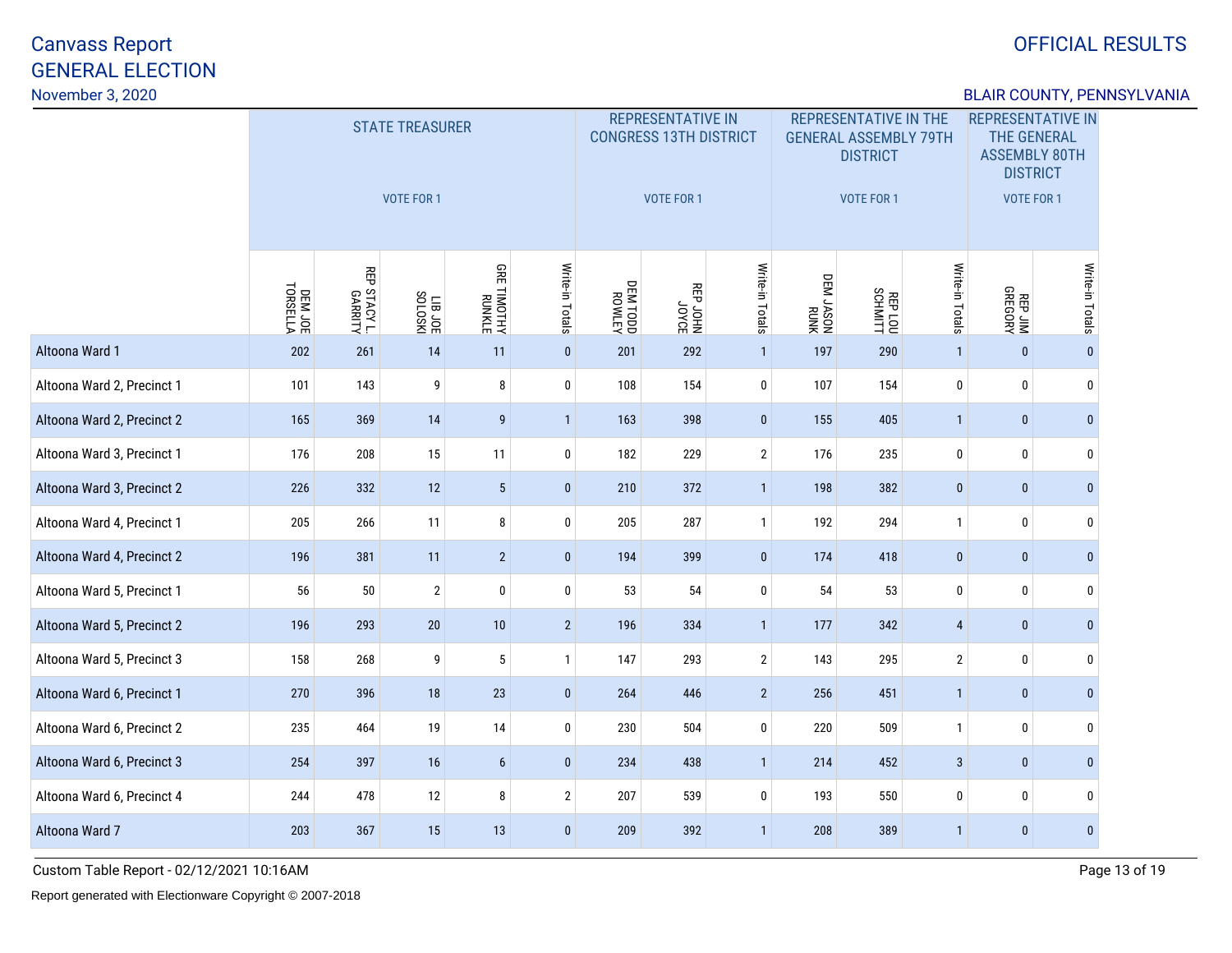## OFFICIAL RESULTS

### BLAIR COUNTY, PENNSYLVANIA

|                             |                     |                         | <b>STATE TREASURER</b><br><b>VOTE FOR 1</b> |                         |                 |                   | <b>REPRESENTATIVE IN</b><br><b>CONGRESS 13TH DISTRICT</b><br>VOTE FOR 1 |                 |                   | <b>REPRESENTATIVE IN THE</b><br><b>GENERAL ASSEMBLY 79TH</b><br><b>DISTRICT</b><br><b>VOTE FOR 1</b> |                 | <b>REPRESENTATIVE IN</b><br><b>THE GENERAL</b><br><b>ASSEMBLY 80TH</b><br><b>DISTRICT</b><br><b>VOTE FOR 1</b> |                 |
|-----------------------------|---------------------|-------------------------|---------------------------------------------|-------------------------|-----------------|-------------------|-------------------------------------------------------------------------|-----------------|-------------------|------------------------------------------------------------------------------------------------------|-----------------|----------------------------------------------------------------------------------------------------------------|-----------------|
|                             | DEM JOE<br>TORSELLA | REP STACY L.<br>GARRITY | <b>TIBJOE</b>                               | GRE TIMOTHY<br>RUNKLE   | Write-in Totals | NJTMON<br>QOL MJQ | BOAOC<br>NHOC dBN                                                       | Write-in Totals | NNNH<br>NOSYL M30 | REPLOU                                                                                               | Write-in Totals | REP JIM<br>GREGORY                                                                                             | Write-in Totals |
| Altoona Ward 8, Precinct 1  | 187                 | 259                     | 10                                          | $\overline{7}$          | $\mathbf 0$     | 179               | 280                                                                     | $\overline{2}$  | 172               | 288                                                                                                  | $\mathbf{1}$    | 0                                                                                                              | $\mathbf 0$     |
| Altoona Ward 8, Precinct 2  | 160                 | 297                     | 8                                           | $\overline{7}$          | $\mathbf{1}$    | 156               | 321                                                                     | $\mathbf{1}$    | 140               | 335                                                                                                  | $\overline{1}$  | $\bf{0}$                                                                                                       | $\bf{0}$        |
| Altoona Ward 9              | 195                 | 338                     | 18                                          | 9                       | $\mathbf 0$     | 207               | 354                                                                     | $\pmb{0}$       | 208               | 350                                                                                                  | $\mathbf{1}$    | 0                                                                                                              | $\mathbf{0}$    |
| Altoona Ward 10, Precinct 1 | 293                 | 544                     | $26\,$                                      | 19                      | $\pmb{0}$       | 300               | 582                                                                     | $\overline{2}$  | 291               | 589                                                                                                  | $\overline{2}$  | $\bf{0}$                                                                                                       | $\mathbf{0}$    |
| Altoona Ward 10, Precinct 2 | 253                 | 582                     | 21                                          | 11                      | $\mathbf 0$     | 267               | 602                                                                     | $\overline{2}$  | 242               | 617                                                                                                  | 4               | 0                                                                                                              | $\mathbf{0}$    |
| Altoona Ward 11, Precinct 1 | 318                 | 563                     | 34                                          | $5\phantom{.0}$         | $\mathbf{1}$    | 302               | 621                                                                     | $\mathbf{1}$    | 301               | 617                                                                                                  | $\mathbf{1}$    | $\pmb{0}$                                                                                                      | $\mathbf 0$     |
| Altoona Ward 11, Precinct 2 | 327                 | 525                     | 15                                          | 8                       | $\mathbf{1}$    | 301               | 577                                                                     | $\mathbf{2}$    | 278               | 592                                                                                                  | $\mathbf{1}$    | 0                                                                                                              | $\mathbf{0}$    |
| Altoona Ward 12, Precinct 1 | 204                 | 327                     | 9                                           | $5\phantom{.0}$         | $\pmb{0}$       | 205               | 337                                                                     | $\mathbf{1}$    | 201               | 340                                                                                                  | $\overline{2}$  | $\pmb{0}$                                                                                                      | $\bf{0}$        |
| Altoona Ward 12, Precinct 2 | 127                 | 252                     | 6                                           | $\overline{2}$          | 0               | 111               | 282                                                                     | 0               | 99                | 291                                                                                                  | 0               | 0                                                                                                              | $\mathbf{0}$    |
| Altoona Ward 12, Precinct 3 | 119                 | 243                     | $\boldsymbol{6}$                            | $\overline{\mathbf{4}}$ | 1               | 117               | 258                                                                     | $\pmb{0}$       | 112               | 262                                                                                                  | $\pmb{0}$       | $\pmb{0}$                                                                                                      | $\mathbf{0}$    |
| Altoona Ward 12, Precinct 4 | 180                 | 347                     | 10                                          | 5                       | $\bf{0}$        | 161               | 383                                                                     | $\mathbf{2}$    | 158               | 384                                                                                                  | $\mathbf 2$     | $\bf{0}$                                                                                                       | $\mathbf{0}$    |
| Altoona Ward 13, Precinct 1 | 244                 | 584                     | 17                                          | $\overline{7}$          | $\pmb{0}$       | 243               | 613                                                                     | $\overline{2}$  | 224               | 627                                                                                                  | $\sqrt{3}$      | $\pmb{0}$                                                                                                      | $\mathbf{0}$    |
| Altoona Ward 13, Precinct 2 | 188                 | 352                     | 16                                          | 6                       | $\mathbf{1}$    | 173               | 392                                                                     | $\mathbf 0$     | 181               | 382                                                                                                  | 0               | 0                                                                                                              | $\mathbf 0$     |
| Altoona Ward 13, Precinct 3 | 172                 | 339                     | 13                                          | $\boldsymbol{6}$        | $\mathbf 0$     | 174               | 357                                                                     | $\bf{0}$        | 168               | 364                                                                                                  | $\pmb{0}$       | 0                                                                                                              | $\mathbf{0}$    |
| Altoona Ward 13, Precinct 4 | 154                 | 211                     | 9                                           | 4                       | $\mathbf{1}$    | 158               | 221                                                                     | $\mathbf{1}$    | 142               | 236                                                                                                  | $\mathbf{1}$    | 0                                                                                                              | $\mathbf 0$     |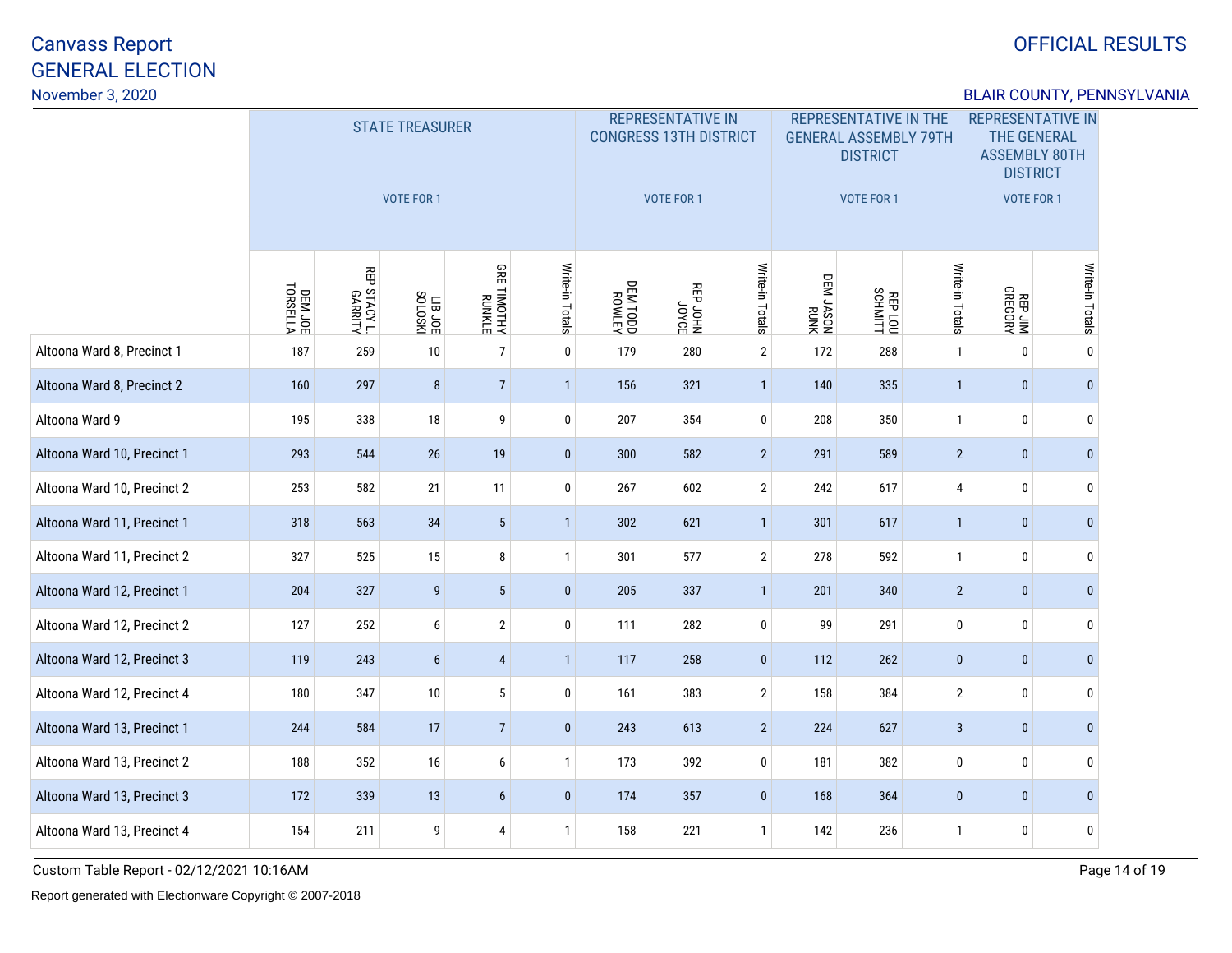## OFFICIAL RESULTS

### BLAIR COUNTY, PENNSYLVANIA

|                                   |                     |                         | <b>STATE TREASURER</b><br><b>VOTE FOR 1</b> |                              |                 |                   | <b>REPRESENTATIVE IN</b><br><b>CONGRESS 13TH DISTRICT</b><br>VOTE FOR 1 |                 | <b>REPRESENTATIVE IN THE</b><br><b>GENERAL ASSEMBLY 79TH</b><br><b>DISTRICT</b><br><b>VOTE FOR 1</b> |              |                 | <b>REPRESENTATIVE IN</b><br><b>THE GENERAL</b><br><b>ASSEMBLY 80TH</b><br><b>DISTRICT</b><br><b>VOTE FOR 1</b> |                 |
|-----------------------------------|---------------------|-------------------------|---------------------------------------------|------------------------------|-----------------|-------------------|-------------------------------------------------------------------------|-----------------|------------------------------------------------------------------------------------------------------|--------------|-----------------|----------------------------------------------------------------------------------------------------------------|-----------------|
|                                   | DEM JOE<br>TORSELLA | REP STACY L.<br>GARRITY | LIB JOE                                     | <b>GRE TIMOTHY</b><br>RUNKLE | Write-in Totals | NJTMON<br>QOL MJQ | BOAOC<br>NHOC dBN                                                       | Write-in Totals | NNNH<br>NOSYL MEO                                                                                    | REPLOU       | Write-in Totals | REP JIM<br>GREGORY                                                                                             | Write-in Totals |
| Altoona Ward 14, Precinct 1       | 301                 | 573                     | $26\,$                                      | 13                           | $\pmb{0}$       | 284               | 632                                                                     | $\mathbf{0}$    | 257                                                                                                  | 654          | $\overline{3}$  | $\mathbf{0}$                                                                                                   | $\mathbf{0}$    |
| Altoona Ward 14, Precinct 2       | 319                 | 574                     | 23                                          | 8                            | $\mathbf{1}$    | 289               | 637                                                                     | $\mathbf{2}$    | 271                                                                                                  | 648          | $\mathbf 2$     | 0                                                                                                              | $\mathbf 0$     |
| Altoona Ward 14, Precinct 3       | 312                 | 514                     | 17                                          | $\boldsymbol{6}$             | $\mathbf{3}$    | 290               | 564                                                                     | $\sqrt{3}$      | 262                                                                                                  | 593          | $\mathbf{3}$    | $\bf{0}$                                                                                                       | $\mathbf{0}$    |
| Allegheny Township, District 1    | 307                 | 980                     | 33                                          | 13                           | $\overline{2}$  | 315               | 1,021                                                                   | 4               | $\mathbf 0$                                                                                          | 0            | $\mathbf 0$     | 1,187                                                                                                          | 42              |
| Allegheny Township, District 2    | 303                 | 964                     | 27                                          | 12                           | $\mathbf{1}$    | 313               | 996                                                                     | $\overline{2}$  | 307                                                                                                  | 997          | $\overline{4}$  | $\mathbf 0$                                                                                                    | $\mathbf{0}$    |
| Allegheny Township, District 3    | 73                  | 145                     | $5\phantom{.0}$                             | $\overline{2}$               | $\bf{0}$        | 69                | 156                                                                     | $\pmb{0}$       | 63                                                                                                   | 163          | $\mathbf{1}$    | 0                                                                                                              | $\mathbf 0$     |
| Allegheny Township, District 4    | 119                 | 460                     | $\bf 8$                                     | $\overline{7}$               | $\pmb{0}$       | 121               | 472                                                                     | $\mathbf{1}$    | 111                                                                                                  | 482          | $\overline{1}$  | $\mathbf{0}$                                                                                                   | $\mathbf{0}$    |
| Antis Township, District 1        | 259                 | 1,160                   | 32                                          | $\overline{4}$               | $\pmb{0}$       | 258               | 1,195                                                                   | $\mathbf{3}$    | $\mathbf 0$                                                                                          | 0            | $\mathbf 0$     | 1,342                                                                                                          | 24              |
| Antis Township, District 2        | 245                 | 736                     | 20                                          | 11                           | $\pmb{0}$       | 245               | 770                                                                     | $\pmb{0}$       | $\pmb{0}$                                                                                            | $\pmb{0}$    | $\pmb{0}$       | 903                                                                                                            | 31              |
| Antis Township, District 3        | 256                 | 872                     | 21                                          | $\sqrt{5}$                   | $\mathbf{2}$    | 242               | 914                                                                     | $\sqrt{3}$      | $\mathbf 0$                                                                                          | 0            | $\mathbf 0$     | 1,046                                                                                                          | 24              |
| <b>Bellwood Borough</b>           | 196                 | 746                     | 28                                          | 17                           | $\mathbf 0$     | 190               | 797                                                                     | $\mathbf{1}$    | $\pmb{0}$                                                                                            | $\mathbf{0}$ | $\mathbf{0}$    | 900                                                                                                            | 30              |
| <b>Blair Township, District 1</b> | 258                 | 653                     | $20\,$                                      | 12                           | $\bf{0}$        | 265               | 687                                                                     | $\mathbf{1}$    | $\mathbf 0$                                                                                          | 0            | $\mathbf 0$     | 777                                                                                                            | 60              |
| <b>Blair Township, District 2</b> | 306                 | 721                     | 16                                          | 11                           | $\pmb{0}$       | 310               | 746                                                                     | $\overline{2}$  | $\mathbf{0}$                                                                                         | $\mathbf{0}$ | $\mathbf{0}$    | 914                                                                                                            | $30\,$          |
| <b>Blair Township, District 3</b> | 155                 | 658                     | 14                                          | 9                            | $\mathbf{1}$    | 164               | 674                                                                     | $\mathbf{2}$    | $\mathbf 0$                                                                                          | 0            | 0               | 755                                                                                                            | 19              |
| Catharine Township                | 52                  | 367                     | 4                                           | $\overline{1}$               | $\mathbf{0}$    | 47                | 378                                                                     | $\pmb{0}$       | $\mathbf{0}$                                                                                         | $\pmb{0}$    | $\mathbf{0}$    | 400                                                                                                            | 8               |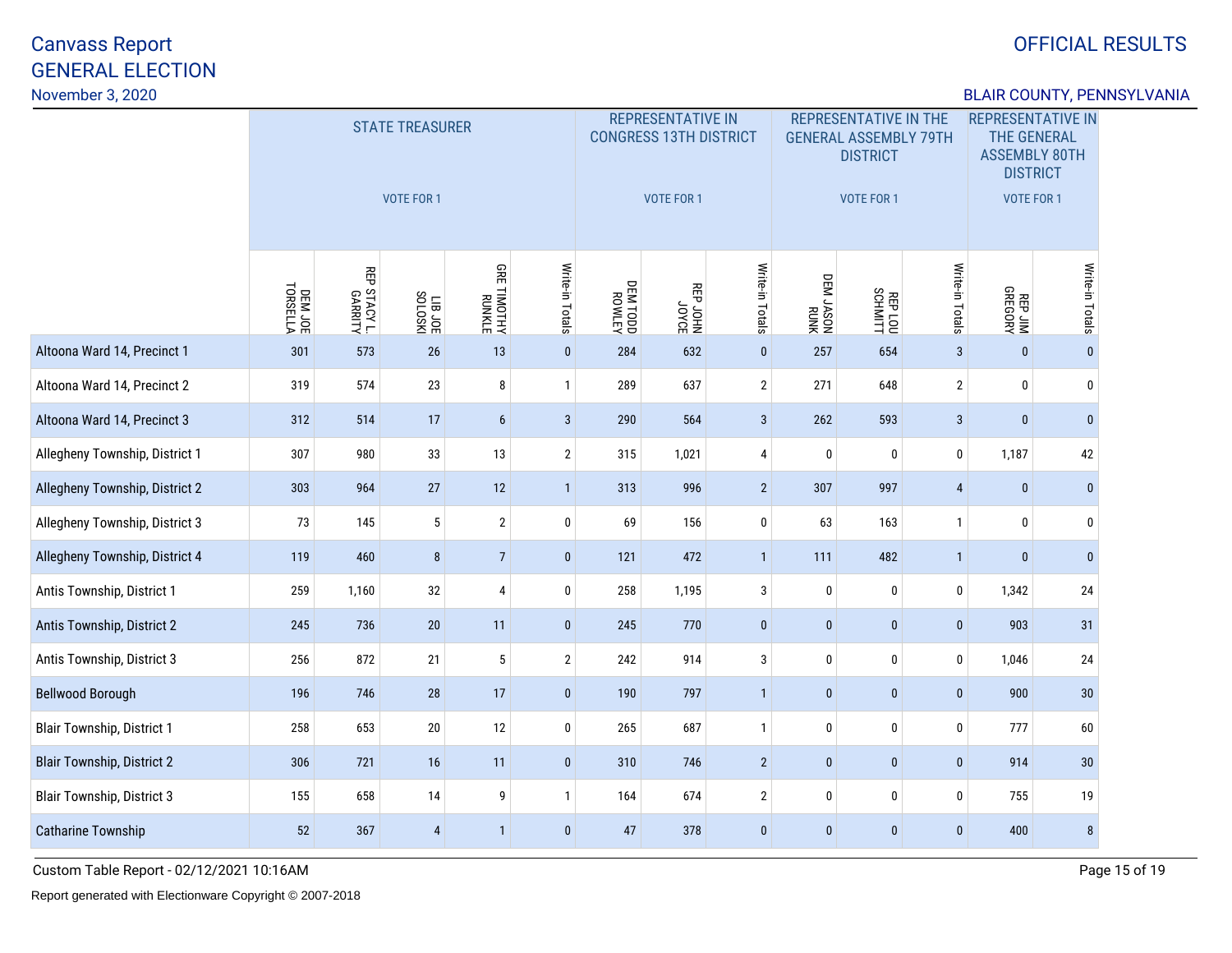## OFFICIAL RESULTS

### BLAIR COUNTY, PENNSYLVANIA

|                            |                     |                         | <b>STATE TREASURER</b><br><b>VOTE FOR 1</b> |                              |                 |                   | <b>REPRESENTATIVE IN</b><br><b>CONGRESS 13TH DISTRICT</b><br><b>VOTE FOR 1</b> |                 |                   | <b>REPRESENTATIVE IN THE</b><br><b>GENERAL ASSEMBLY 79TH</b><br><b>DISTRICT</b><br><b>VOTE FOR 1</b> |                 | <b>REPRESENTATIVE IN</b><br><b>THE GENERAL</b><br><b>ASSEMBLY 80TH</b><br><b>DISTRICT</b><br><b>VOTE FOR 1</b> |                 |
|----------------------------|---------------------|-------------------------|---------------------------------------------|------------------------------|-----------------|-------------------|--------------------------------------------------------------------------------|-----------------|-------------------|------------------------------------------------------------------------------------------------------|-----------------|----------------------------------------------------------------------------------------------------------------|-----------------|
|                            | DEM JOE<br>TORSELLA | REP STACY L.<br>GARRITY | LIB JOE                                     | <b>GRE TIMOTHY</b><br>RUNKLE | Write-in Totals | NJTMON<br>QOL MJQ | BOAOC<br>NHOC dBN                                                              | Write-in Totals | NNNH<br>NOSYL MED | REPLOU                                                                                               | Write-in Totals | REP JIM<br>GREGORY                                                                                             | Write-in Totals |
| Duncansville Borough       | 169                 | 508                     | 9                                           | $10\,$                       | $\mathbf 0$     | 175               | 523                                                                            | $\mathbf 0$     | $\mathbf 0$       | $\mathbf{0}$                                                                                         | $\mathbf 0$     | 632                                                                                                            | $22\,$          |
| Frankstown Twp, District 1 | 194                 | 802                     | 20                                          | $\mathbf{3}$                 | $\mathbf 0$     | 182               | 838                                                                            | $\overline{2}$  | $\pmb{0}$         | $\mathbf{0}$                                                                                         | $\mathbf{0}$    | 932                                                                                                            | 29              |
| Frankstown Twp, District 2 | 271                 | 592                     | 15                                          | $\boldsymbol{7}$             | $\mathbf{1}$    | 264               | 621                                                                            | $\pmb{0}$       | $\bf{0}$          | 0                                                                                                    | $\bf{0}$        | 727                                                                                                            | 31              |
| Frankstown Twp, District 3 | 245                 | 766                     | $20\,$                                      | 11                           | $\mathbf{1}$    | 249               | 800                                                                            | $\mathbf{3}$    | $\pmb{0}$         | $\mathbf{0}$                                                                                         | $\pmb{0}$       | 909                                                                                                            | 37              |
| Frankstown Twp, District 4 | 235                 | 551                     | 12                                          | $\overline{7}$               | $\bf{0}$        | 231               | 578                                                                            | $\mathbf{1}$    | $\mathbf 0$       | 0                                                                                                    | 0               | 700                                                                                                            | 19              |
| Frankstown Twp, District 5 | 271                 | 847                     | 16                                          | $\bf 8$                      | $\mathbf{1}$    | 258               | 896                                                                            | $\pmb{0}$       | $\pmb{0}$         | $\mathbf{0}$                                                                                         | $\pmb{0}$       | 1,029                                                                                                          | 37              |
| Freedom Twp, District 1    | 95                  | 506                     | 9                                           | 6                            | $\bf{0}$        | 93                | 524                                                                            | $\pmb{0}$       | 0                 | 0                                                                                                    | 0               | 579                                                                                                            | 10              |
| Freedom Twp, District 2    | 151                 | 932                     | 25                                          | 10                           | $\mathbf{1}$    | 167               | 957                                                                            | $\mathbf{0}$    | $\pmb{0}$         | $\pmb{0}$                                                                                            | $\mathbf 0$     | 1,054                                                                                                          | 24              |
| Greenfield Twp, District 1 | 118                 | 625                     | 13                                          | $\overline{4}$               | 0               | 111               | 649                                                                            | $\pmb{0}$       | 0                 | 0                                                                                                    | 0               | 718                                                                                                            | 8               |
| Greenfield Twp, District 2 | 14                  | 86                      | $\mathbf{1}$                                | $\pmb{0}$                    | $\bf{0}$        | 8                 | 93                                                                             | $\pmb{0}$       | $\mathbf{0}$      | $\mathbf{0}$                                                                                         | $\mathbf{0}$    | 96                                                                                                             | $\overline{1}$  |
| Greenfield Twp, District 3 | 155                 | 732                     | 11                                          | 8                            | $\mathbf{1}$    | 153               | 758                                                                            | $\mathbf{1}$    | 0                 | 0                                                                                                    | 0               | 855                                                                                                            | 13              |
| Hollidaysburg Boro, Ward 1 | 109                 | 173                     | 3                                           | $\overline{4}$               | $\mathbf 0$     | 117               | 174                                                                            | $\mathbf{0}$    | $\mathbf{0}$      | $\mathbf{0}$                                                                                         | $\mathbf{0}$    | 237                                                                                                            | 12              |
| Hollidaysburg Boro, Ward 2 | 192                 | 242                     | 18                                          | $\mathbf{1}$                 | $\bf{0}$        | 195               | 258                                                                            | $\mathbf{2}$    | $\pmb{0}$         | 0                                                                                                    | 0               | 356                                                                                                            | 28              |
| Hollidaysburg Boro, Ward 3 | 137                 | 297                     | 11                                          | $\overline{5}$               | $\mathbf{0}$    | 128               | 327                                                                            | $\pmb{0}$       | $\mathbf{0}$      | $\mathbf{0}$                                                                                         | $\mathbf{0}$    | 398                                                                                                            | 16              |
| Hollidaysburg Boro, Ward 4 | 196                 | 307                     | 15                                          | 6                            | $\mathbf{1}$    | 204               | 324                                                                            | $\mathbf{1}$    | $\mathbf 0$       | 0                                                                                                    | 0               | 417                                                                                                            | $24\,$          |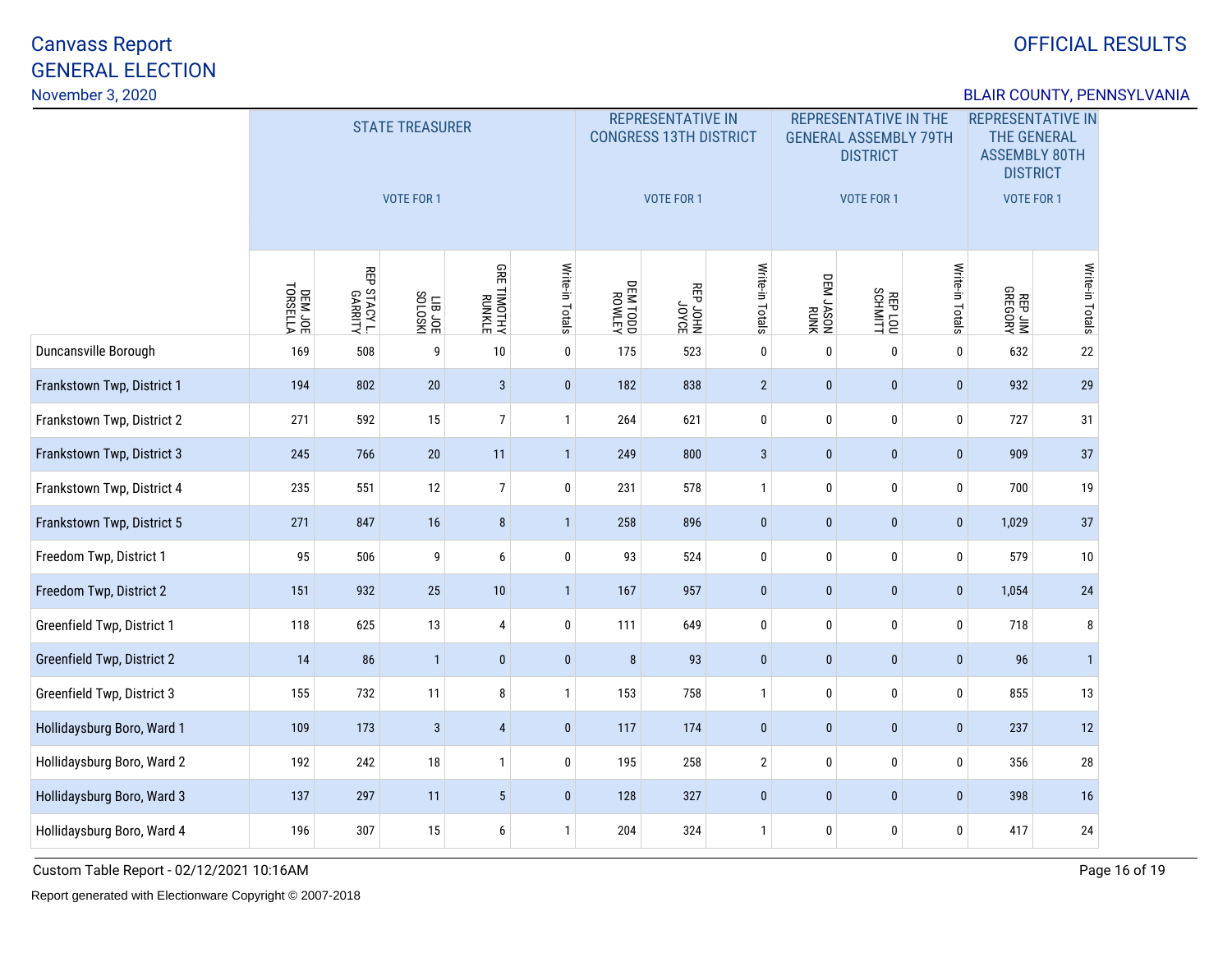## OFFICIAL RESULTS

### BLAIR COUNTY, PENNSYLVANIA

|                              |                     |                         | <b>STATE TREASURER</b><br><b>VOTE FOR 1</b> |                              |                 |                           | <b>REPRESENTATIVE IN</b><br><b>CONGRESS 13TH DISTRICT</b><br>VOTE FOR 1 |                 |                   | <b>REPRESENTATIVE IN THE</b><br><b>GENERAL ASSEMBLY 79TH</b><br><b>DISTRICT</b><br><b>VOTE FOR 1</b> |                 | <b>REPRESENTATIVE IN</b><br><b>THE GENERAL</b><br><b>ASSEMBLY 80TH</b><br><b>DISTRICT</b><br><b>VOTE FOR 1</b> |                  |
|------------------------------|---------------------|-------------------------|---------------------------------------------|------------------------------|-----------------|---------------------------|-------------------------------------------------------------------------|-----------------|-------------------|------------------------------------------------------------------------------------------------------|-----------------|----------------------------------------------------------------------------------------------------------------|------------------|
|                              | DEM JOE<br>TORSELLA | REP STACY L.<br>GARRITY | LIB JOE<br>SOLOSKI                          | <b>GRE TIMOTHY</b><br>RUNKLE | Write-in Totals | <b>NETWOR</b><br>QOOL MBO | BOAOC<br>NHOC dBN                                                       | Write-in Totals | NNNH<br>NOSYL M30 | REPLOU                                                                                               | Write-in Totals | REP JIM<br>REP JIM                                                                                             | Write-in Totals  |
| Hollidaysburg Boro, Ward 5   | 141                 | 271                     | $\overline{7}$                              | $\mathbf{3}$                 | $\mathbf{0}$    | 141                       | 286                                                                     | $\mathbf{3}$    | $\mathbf 0$       | $\pmb{0}$                                                                                            | $\mathbf 0$     | 370                                                                                                            | $18$             |
| Hollidaysburg Boro, Ward 6   | 147                 | 269                     | $10\,$                                      | $\sqrt{2}$                   | $\mathbf 0$     | 145                       | 285                                                                     | $\pmb{0}$       | 0                 | 0                                                                                                    | $\mathbf 0$     | 349                                                                                                            | 17               |
| Hollidaysburg Boro, Ward 7   | 119                 | 249                     | $10$                                        | $\mathbf{3}$                 | $\mathbf{1}$    | 112                       | 270                                                                     | $\overline{2}$  | $\pmb{0}$         | $\mathbf 0$                                                                                          | $\bf{0}$        | 322                                                                                                            | 14               |
| <b>Huston Township</b>       | 75                  | 587                     | 5                                           | $\overline{7}$               | $\pmb{0}$       | 80                        | 597                                                                     | $\pmb{0}$       | 0                 | 0                                                                                                    | 0               | 636                                                                                                            | 13               |
| Juniata Township             | 74                  | 508                     | 10                                          | $\mathbf{1}$                 | $\bf{0}$        | 68                        | 525                                                                     | $\mathbf{1}$    | $\mathbf{0}$      | $\pmb{0}$                                                                                            | $\mathbf{0}$    | 567                                                                                                            | 9                |
| Logan Twp, District 1        | 328                 | 712                     | ${\bf 28}$                                  | 17                           | $\mathbf 0$     | 327                       | 761                                                                     | $\mathbf{1}$    | 300               | 783                                                                                                  | $\overline{2}$  | $\pmb{0}$                                                                                                      | $\boldsymbol{0}$ |
| Logan Twp, District 2        | 368                 | 870                     | 15                                          | 10                           | $\mathbf{1}$    | 353                       | 917                                                                     | $\mathbf{1}$    | 334               | 929                                                                                                  | $\mathbf{1}$    | $\bf{0}$                                                                                                       | $\mathbf{0}$     |
| Logan Twp, District 3        | 154                 | 489                     | 11                                          | $5\phantom{.0}$              | $\bf{0}$        | 140                       | 521                                                                     | 0               | 136               | 524                                                                                                  | 0               | 0                                                                                                              | $\boldsymbol{0}$ |
| Logan Twp, District 4        | 233                 | 709                     | 16                                          | $6\phantom{a}$               | $\mathbf{1}$    | 219                       | 751                                                                     | $\mathbf{1}$    | 232               | 735                                                                                                  | $\mathbf{0}$    | $\pmb{0}$                                                                                                      | $\mathbf{0}$     |
| Logan Twp, District 5        | 261                 | 696                     | 19                                          | 13                           | $\mathbf{1}$    | 243                       | 755                                                                     | $\mathbf{1}$    | 241               | 753                                                                                                  | 0               | $\bf{0}$                                                                                                       | $\mathbf 0$      |
| Logan Twp, District 6        | 376                 | 880                     | 22                                          | $\sqrt{7}$                   | $\mathbf{1}$    | 358                       | 934                                                                     | $\mathbf{3}$    | 328               | 964                                                                                                  | $\sqrt{2}$      | $\bf{0}$                                                                                                       | $\mathbf{0}$     |
| Logan Twp, District 7        | 120                 | 343                     | $\overline{7}$                              | $\boldsymbol{6}$             | $\mathbf 0$     | 109                       | 369                                                                     | $\pmb{0}$       | 107               | 371                                                                                                  | $\mathbf{1}$    | $\pmb{0}$                                                                                                      | $\mathbf 0$      |
| Martinsburg Boro, District 1 | 85                  | 383                     | $\sqrt{ }$                                  | $\mathbf{1}$                 | $\pmb{0}$       | 86                        | 392                                                                     | $\pmb{0}$       | $\pmb{0}$         | $\pmb{0}$                                                                                            | $\bf{0}$        | 439                                                                                                            | 13               |
| Martinsburg Boro, District 2 | 112                 | 451                     | 8                                           | 9                            | $\mathbf 0$     | 115                       | 471                                                                     | $\pmb{0}$       | 0                 | 0                                                                                                    | 0               | 526                                                                                                            | 16               |
| Newry Borough                | 24                  | 86                      | $\overline{2}$                              | $\mathbf{0}$                 | $\bf{0}$        | 24                        | 88                                                                      | $\pmb{0}$       | $\mathbf{0}$      | $\pmb{0}$                                                                                            | $\mathbf 0$     | 101                                                                                                            | $\mathbf{3}$     |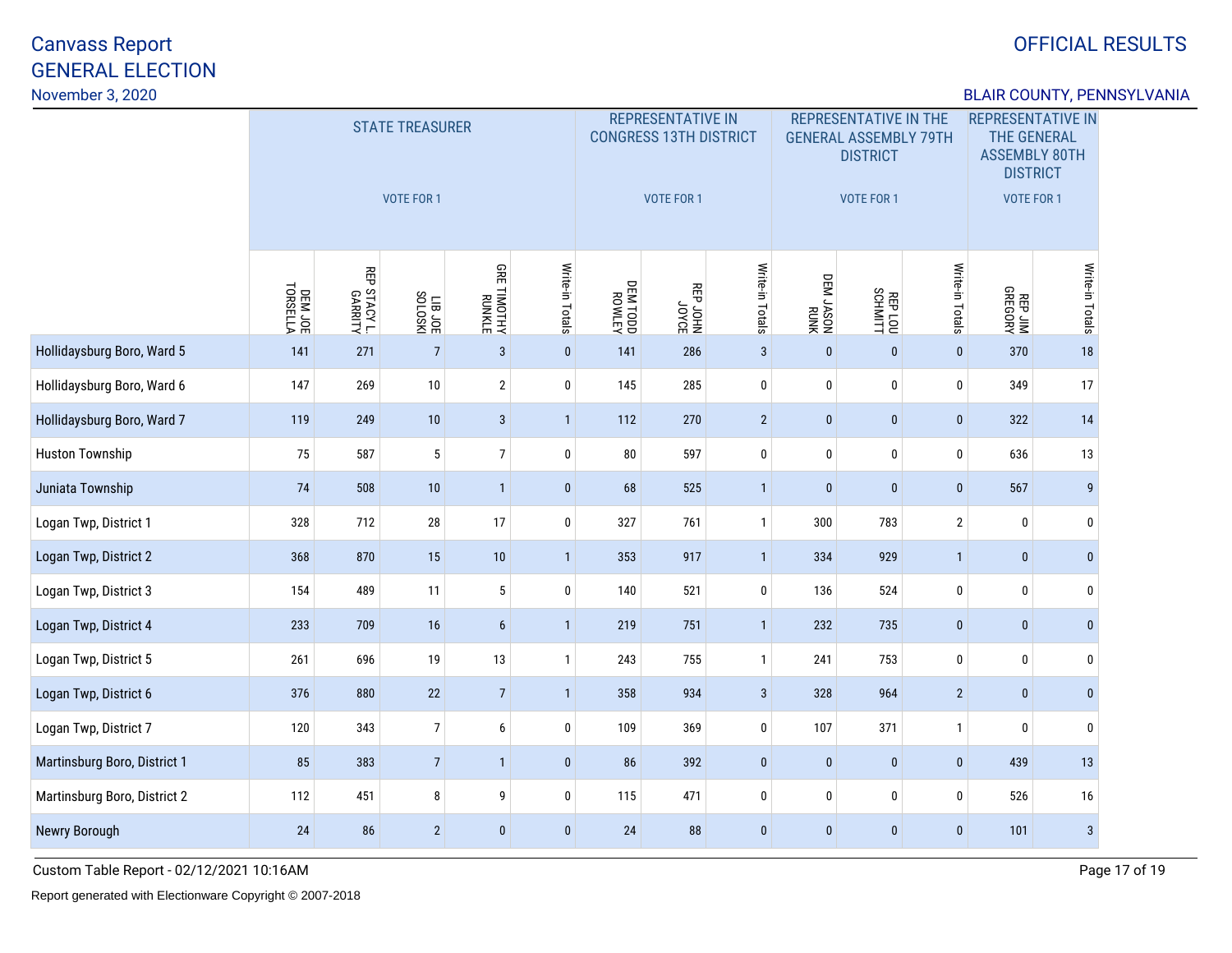## OFFICIAL RESULTS

### BLAIR COUNTY, PENNSYLVANIA

|                         |                                            |                         | <b>STATE TREASURER</b><br><b>VOTE FOR 1</b> |                              |                 |                   | <b>REPRESENTATIVE IN</b><br><b>CONGRESS 13TH DISTRICT</b><br><b>VOTE FOR 1</b> |                 |                   | <b>REPRESENTATIVE IN THE</b><br><b>GENERAL ASSEMBLY 79TH</b><br><b>DISTRICT</b><br><b>VOTE FOR 1</b> |                 | <b>REPRESENTATIVE IN</b><br><b>THE GENERAL</b><br><b>ASSEMBLY 80TH</b><br><b>DISTRICT</b><br><b>VOTE FOR 1</b> |                 |
|-------------------------|--------------------------------------------|-------------------------|---------------------------------------------|------------------------------|-----------------|-------------------|--------------------------------------------------------------------------------|-----------------|-------------------|------------------------------------------------------------------------------------------------------|-----------------|----------------------------------------------------------------------------------------------------------------|-----------------|
|                         | DEM JOE<br>TORSELLA                        | REP STACY L.<br>GARRITY | LIB JOE                                     | <b>GRE TIMOTHY</b><br>RUNKLE | Write-in Totals | NJTMON<br>QOL MJQ | 30x0r<br>NHOr d38                                                              | Write-in Totals | NNNH<br>NOSYL MED | REPLOU                                                                                               | Write-in Totals | REP JIM<br>REP JIM                                                                                             | Write-in Totals |
| North Woodbury Township | 194                                        | 1,163                   | 12                                          | 11                           | $\mathbf 0$     | 193               | 1,198                                                                          | $\mathbf{2}$    | $\mathbf 0$       | 0                                                                                                    | $\mathbf 0$     | 1,283                                                                                                          | $29\,$          |
| Roaring Spring Boro 1   | 46                                         | 240                     | $6\phantom{a}$                              | $\sqrt{4}$                   | $\mathbf 0$     | 51                | 247                                                                            | $\overline{2}$  | $\pmb{0}$         | $\pmb{0}$                                                                                            | $\mathbf{0}$    | 272                                                                                                            | $\mathbf{3}$    |
| Roaring Spring Boro 2   | 109                                        | 390                     | 13                                          | $\pmb{4}$                    | $\pmb{0}$       | 97                | 422                                                                            | $\pmb{0}$       | $\pmb{0}$         | 0                                                                                                    | $\bf{0}$        | 475                                                                                                            | 13              |
| Roaring Spring Boro 3   | 91                                         | 313                     | 11                                          | $\overline{1}$               | $\mathbf{1}$    | 96                | 320                                                                            | $\mathbf{1}$    | $\pmb{0}$         | $\pmb{0}$                                                                                            | $\pmb{0}$       | 372                                                                                                            | 12              |
| Snyder Twp, District 1  | 143                                        | 550                     | 14                                          | $10\,$                       | $\mathbf{1}$    | 143               | 581                                                                            | $\pmb{0}$       | $\mathbf 0$       | 0                                                                                                    | 0               | 664                                                                                                            | 13              |
| Snyder Twp, District 2  | 159                                        | 892                     | 14                                          | 10                           | $\pmb{0}$       | 156               | 922                                                                            | $\pmb{0}$       | $\pmb{0}$         | $\mathbf{0}$                                                                                         | $\pmb{0}$       | 1,000                                                                                                          | 17              |
| <b>Taylor Twp</b>       | 208                                        | 1,104                   | 14                                          | $\boldsymbol{6}$             | $\bf{0}$        | 197               | 1,137                                                                          | $\pmb{0}$       | 0                 | 0                                                                                                    | 0               | 1,244                                                                                                          | 26              |
| Tyrone Boro, Ward 1     | 113                                        | 337                     | 14                                          | $6\phantom{a}$               | $\mathbf 0$     | 115               | 354                                                                            | $\pmb{0}$       | $\pmb{0}$         | $\pmb{0}$                                                                                            | $\mathbf 0$     | 423                                                                                                            | 11              |
| Tyrone Boro, Ward 2     | 69                                         | 231                     | 14                                          | $\sqrt{2}$                   | 0               | 71                | 249                                                                            | $\pmb{0}$       | 0                 | 0                                                                                                    | 0               | 280                                                                                                            | 17              |
| Tyrone Boro, Ward 3     | 80                                         | 198                     | $\overline{4}$                              | $\mathbf{3}$                 | $\bf{0}$        | 82                | 204                                                                            | $\pmb{0}$       | $\mathbf{0}$      | $\pmb{0}$                                                                                            | $\mathbf{0}$    | 252                                                                                                            | 12              |
| Tyrone Boro, Ward 4     | 44                                         | 153                     | 6                                           | $\overline{2}$               | $\bf{0}$        | 48                | 158                                                                            | $\pmb{0}$       | 0                 | 0                                                                                                    | 0               | 188                                                                                                            | 6               |
| Tyrone Boro, Ward 5     | 59                                         | 202                     | $\overline{4}$                              | $\overline{4}$               | $\mathbf 0$     | 60                | 210                                                                            | $\mathbf{0}$    | $\mathbf{0}$      | $\mathbf{0}$                                                                                         | $\mathbf{0}$    | 248                                                                                                            | $\overline{9}$  |
| Tyrone Boro, Ward 6     | $\sqrt{3}$<br>392<br>13<br>$\bf{0}$<br>128 |                         |                                             |                              |                 |                   | 411                                                                            | $\mathbf 0$     | 0                 | 0                                                                                                    | 0               | 476                                                                                                            | 17              |
| Tyrone Boro, Ward 7     | 88                                         | 326                     | $10$                                        | $\mathbf{1}$                 | $\mathbf{0}$    | 81                | 344                                                                            | $\mathbf{1}$    | $\mathbf{0}$      | $\mathbf{0}$                                                                                         | $\mathbf{0}$    | 385                                                                                                            | $11$            |
| Tyrone Twp, District 1  | 81                                         | 390                     | 8                                           | $\sqrt{2}$                   | $\mathbf 0$     | 75                | 405                                                                            | 0               | $\mathbf 0$       | 0                                                                                                    | 0               | 441                                                                                                            | 8               |